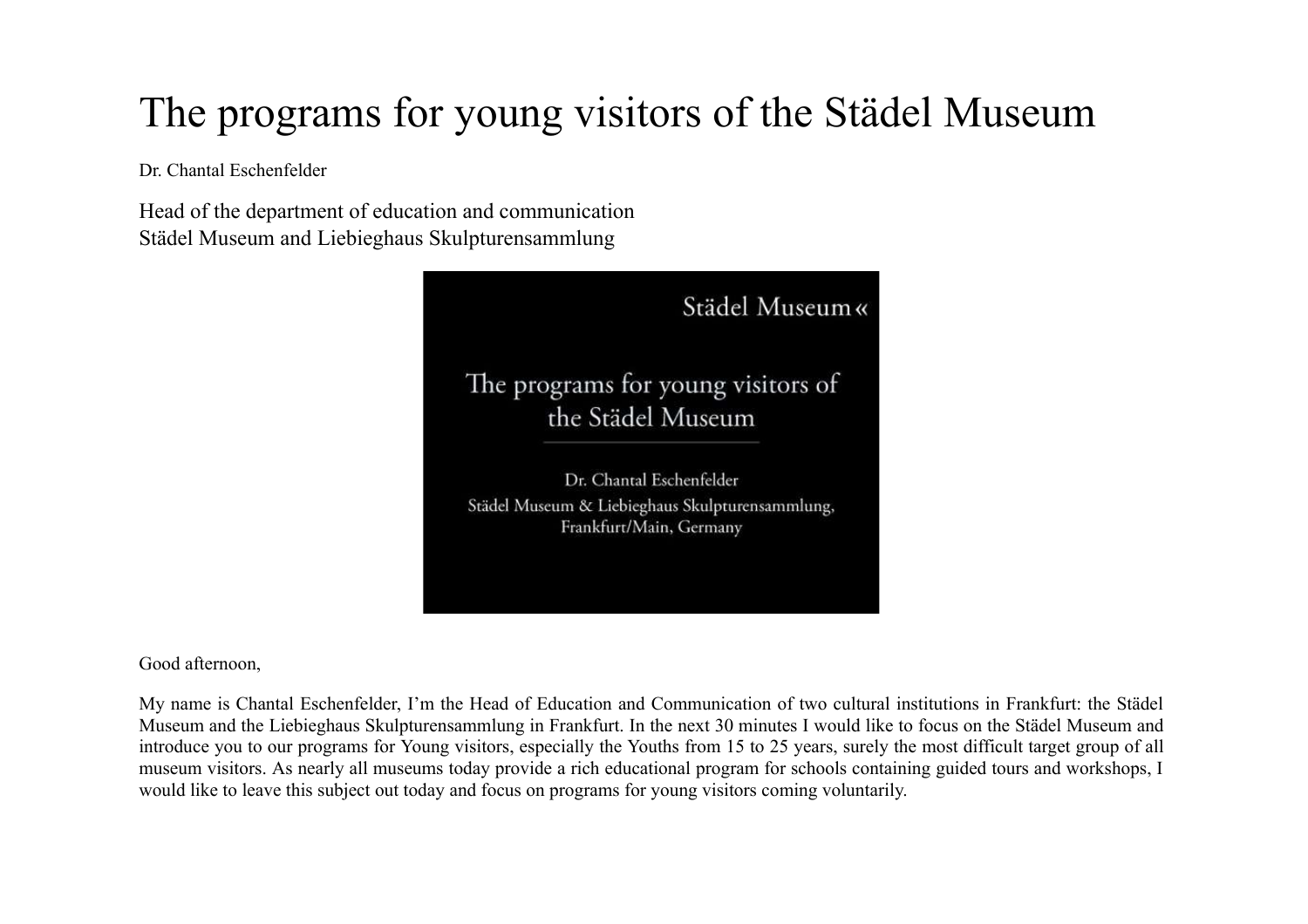

Folie 2 (Bild Städel Museum)

The Städel Museum is one of Germany's oldest art museums. It was founded in 1815 as "Städelsches Kunstinstitut" thanks to a testamentary legacy made by Johann Friedrich Städel, a rich merchant and banker of Frankfurt. In keeping with the wishes of its founder, this art institute was to encompass not only a collection to which the public would have access, but also a facility for the education of each new generation of artists – the present-day Städelschule.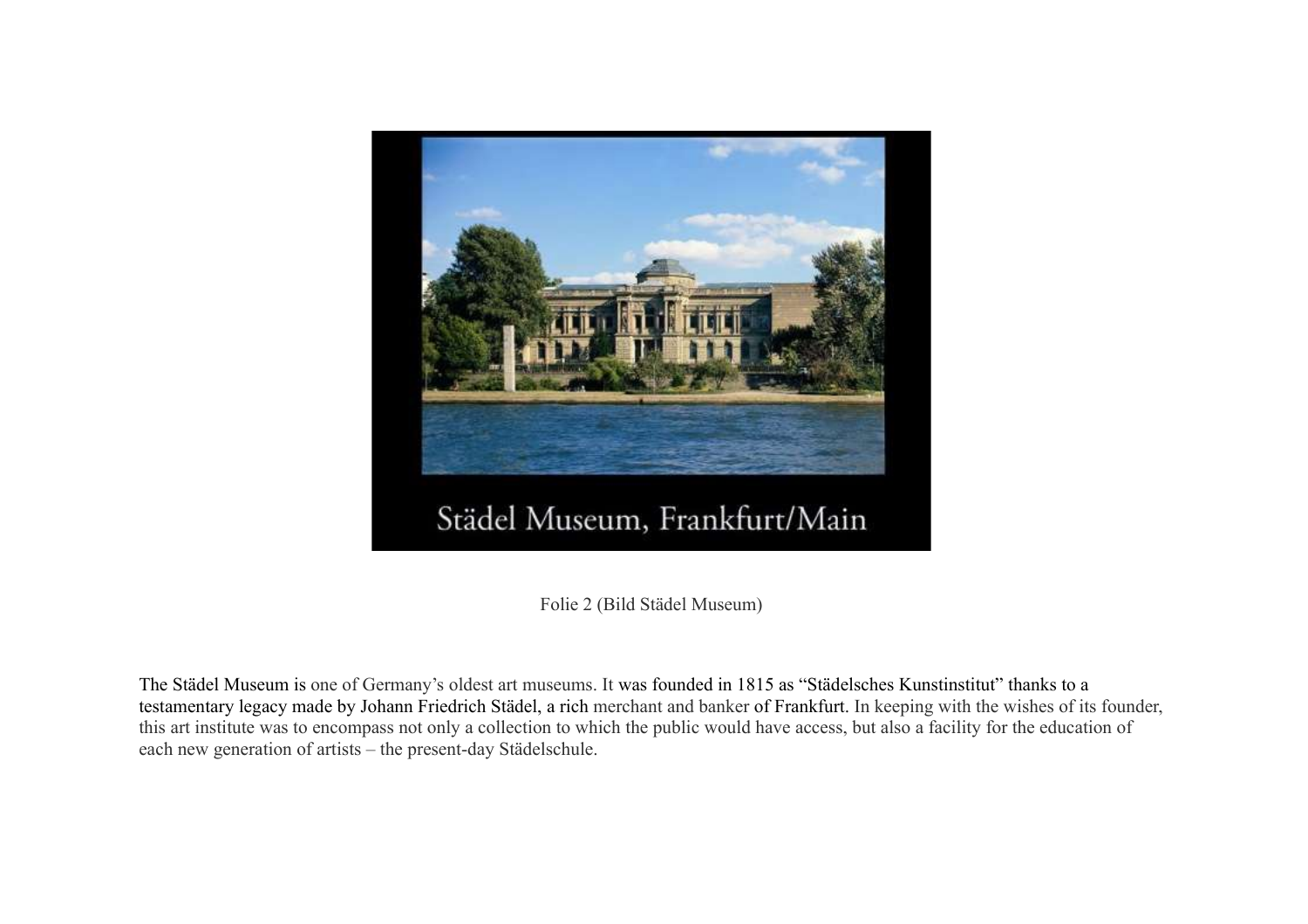

Folie 3 (Niccolò da Barnabà und Georg Herold)

Since its foundation, the Städel Museum – which has also accommodated the collection of the Städtische Galerie (municipal gallery) since 1907 – has expanded its holdings continually by pursuing an active acquisition policy. Altogether the collection presently comprises some 2,700 paintings, 600 sculptures and more than 100,000 drawings and prints. With its rich holdings, the Städel Museum presents an overview of seven hundred years of European art history – beginning with the early fourteenth century and covering the Renaissance, the Baroque, Early Modern and contemporary art.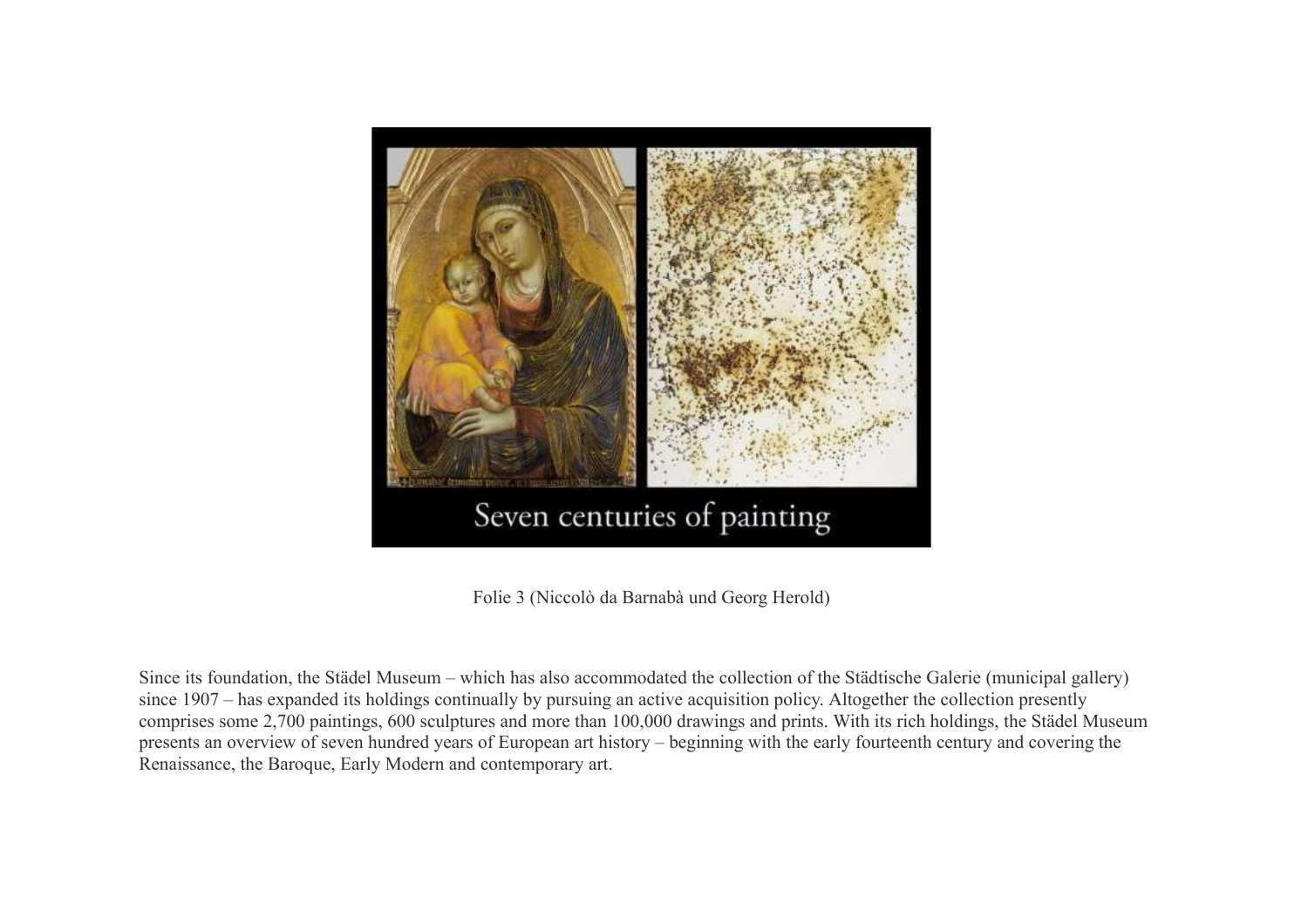

Folie 4 (über Besucherstruktur)

Under the direction of Max Hollein since 2006, the Städel Museum has deeply changed the Institute's profile and managerial politics, boosting a renewal especially of the choices concerning the museum's image and its cultural and educational activities. According to the idea that the Städel intends to "give back the value received by public grants" it therefore needs to be perceived as a museum "of" the citizen, that would mean to achieve a shift within the public's perception from "the Städel" to "our Museum". Therefore a strong attention is paid to the museum's audience segmentation, to whom address as much targeted and tailored actions.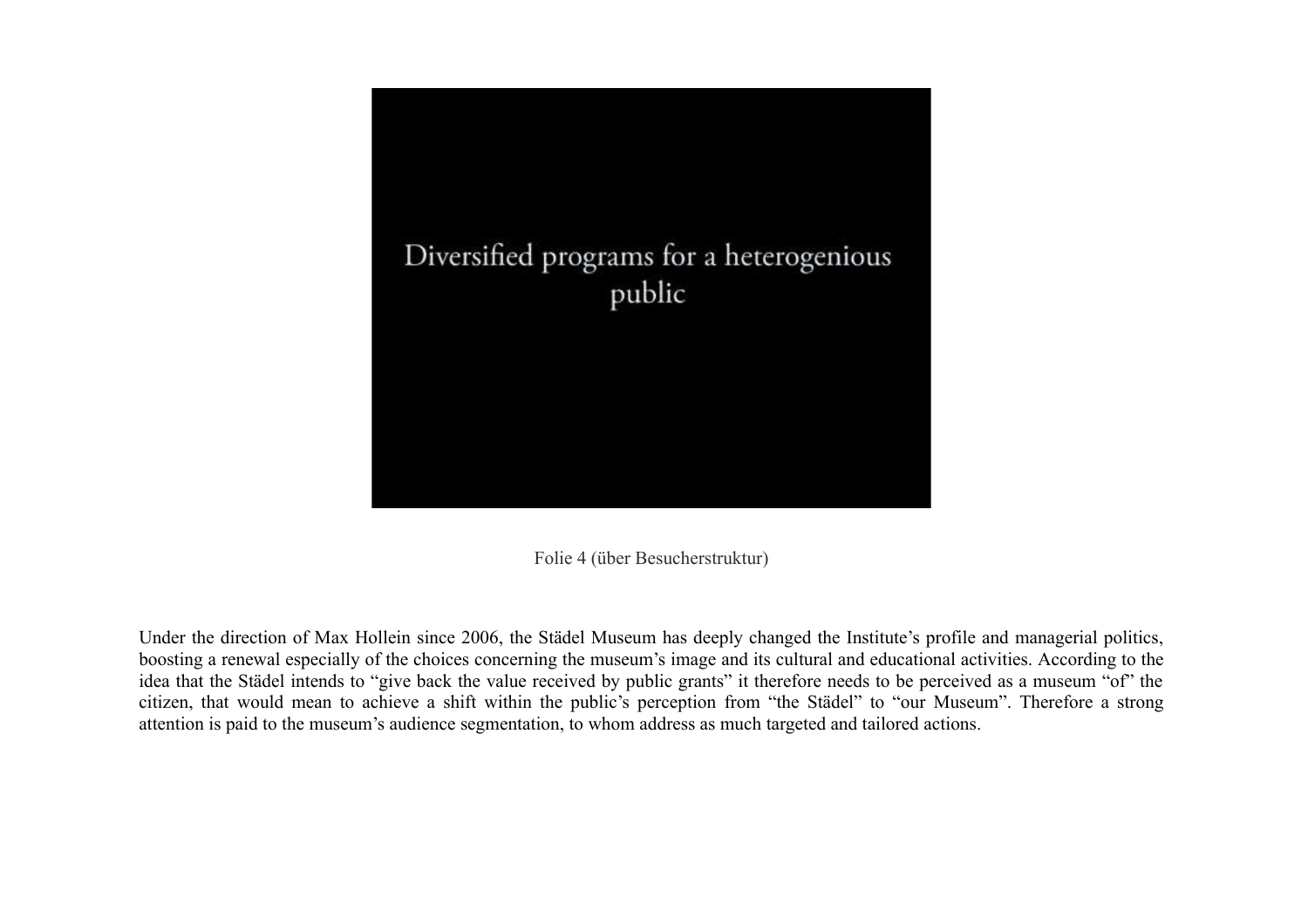

#### Educational services for adults

Folie 5 (Educational services for adults)

The museum communication is planned in each part in order to respond to the need of widening the possibilities to access and to use the museum and its effectiveness is carefully measured through survey on the audience. The museum has to get in contact with its different visitors, communicating in a transparent way its identity, its responsibility for the collection and its history as well as its strategies for improving the values. It means that each communication from the museum towards its public, as well as each cultural offer is based on the premises of an irreducible diversity of the reasons, of the previous experiences and of the cultural education. And finally it has to be taken into consideration the scenarios of expectations and interests of potential groups of heterogeneous visitors.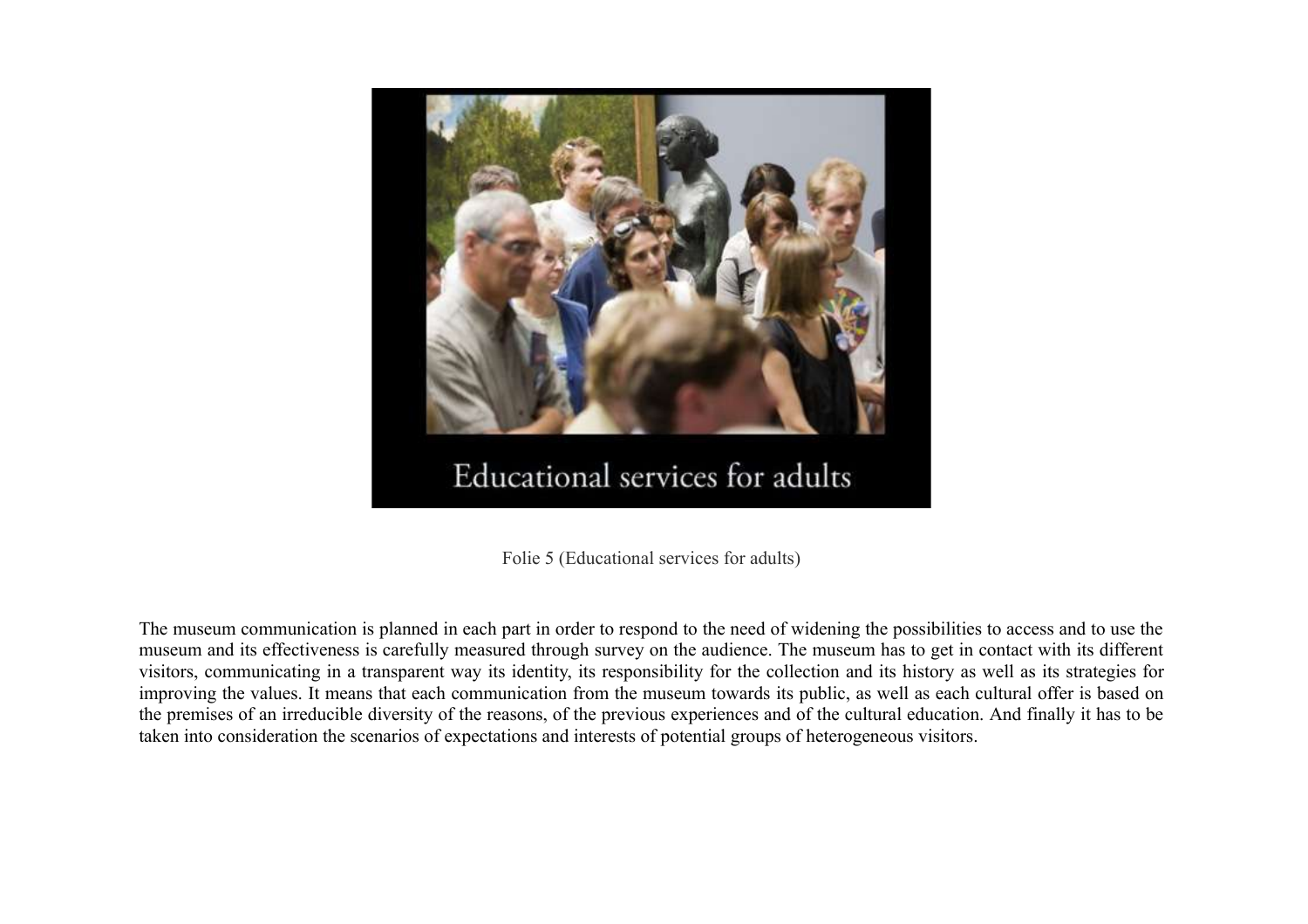

Educational services for seniors

Folie 6 (educational services for seniors)

The most relevant consequences of adopting this line of action are registered on the cultural and educational museum's offer. The strengthening of art mediation is one of the central tasks in our museum. Our public includes a broad variety of visitors, containing children, school classes, adults and families as well as students, seniors and companies.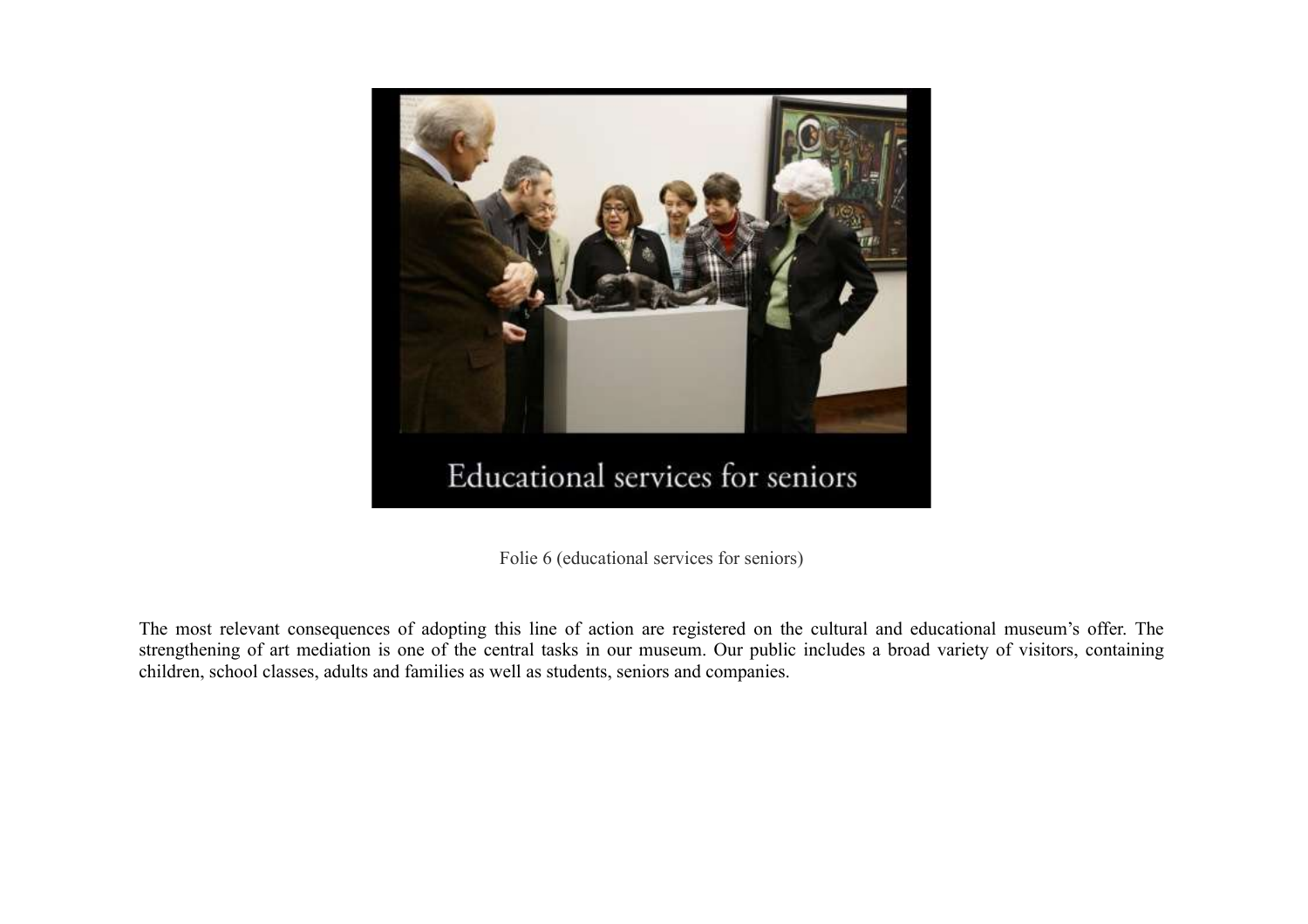

Folie 7 (educational services for children)

When visitors come to our museum they have totally different knowledge levels and expectations. In order to offer all of them a satisfying museum experience, we have to provide the same variety of art mediation and education programs, based on the different interests and knowledge levels of our public. Individually structured and strongly target-group-orientated, our education program aims at deepening the encounter with artworks and generating cognitive capacity. To the rich variety of educational activities correspond the heterogeneous communication methods: Besides the traditional "frontal" guided tours, there are for example "in team" visits, participated discussions and various types of lectures held by different representatives of different types of profession. These are some of the proposals that differentiate the museum's offer for its generic audience, to which special initiatives addressed to more specific targets are to be added.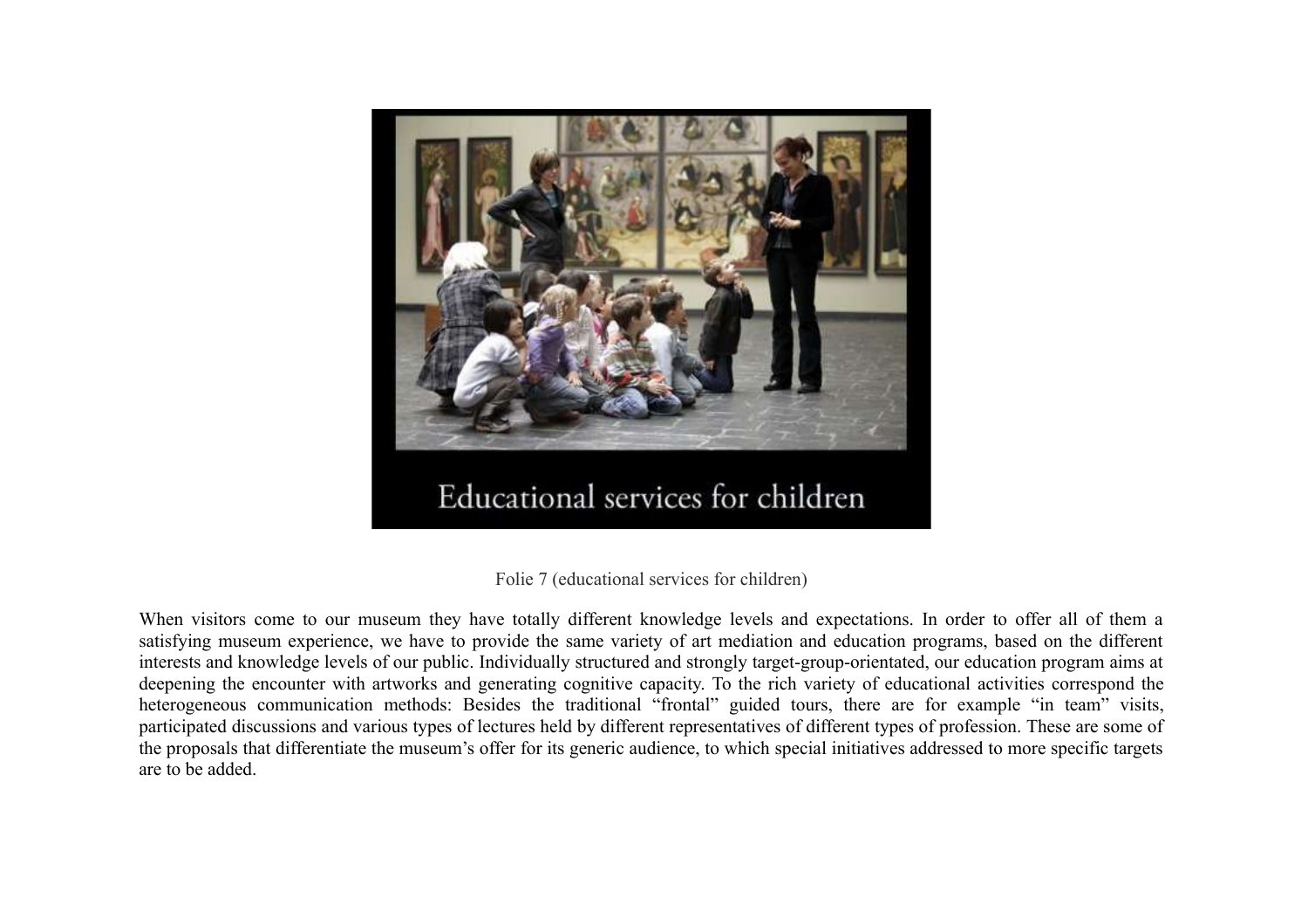

Folie 8 (Less interested...)

But even with the Städel's quality and innovative approach of its solutions in audience policy, we still have the same difficulties as all cultural institutions in generating visits by young people between 12 and 29 years.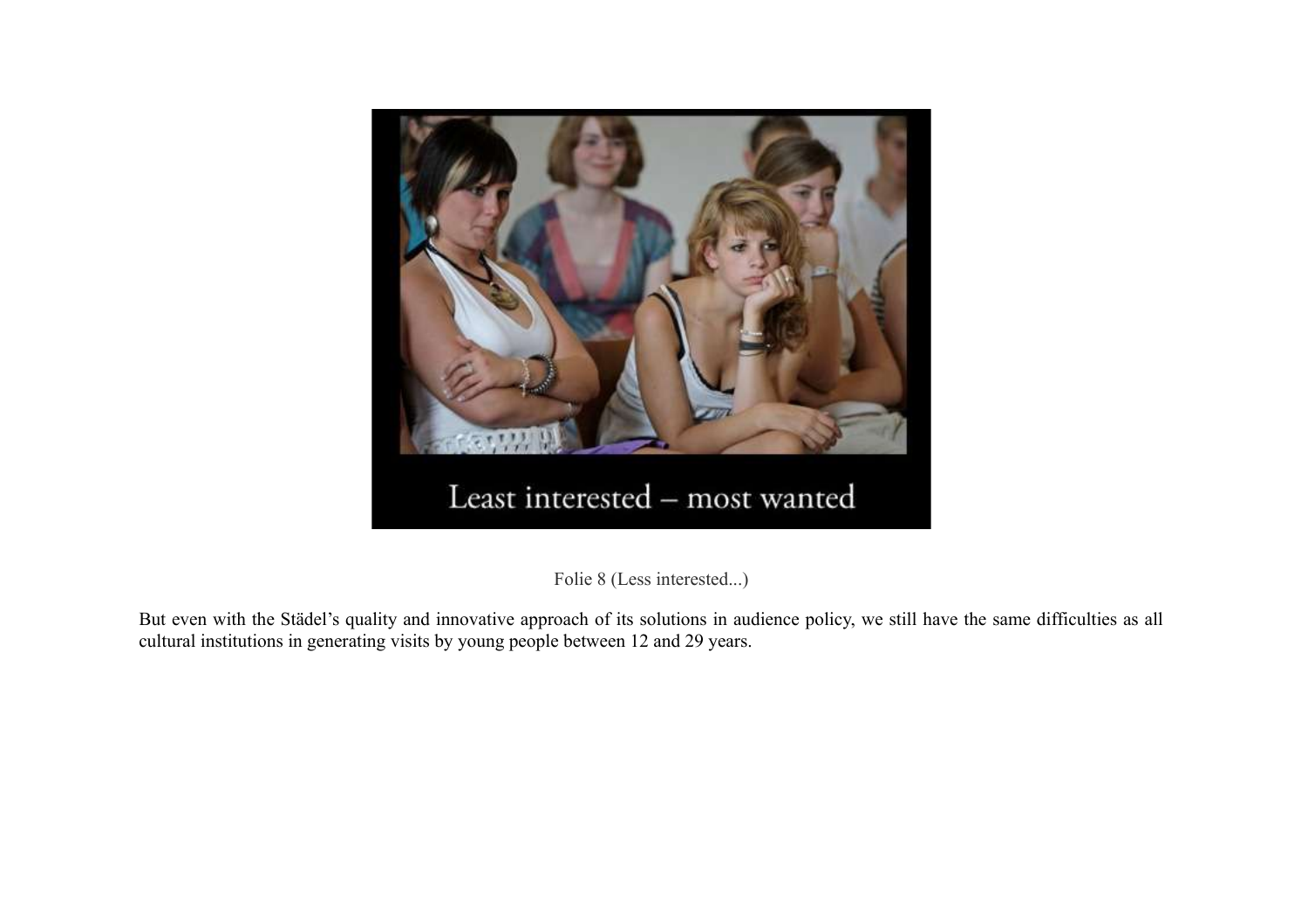

Folie 9 (statistical distribution...)

Only 6 % of the visitors of the new presentation of the Liebieghaus Skulpturensammlung belong to the young public. And the visitor distribution of the last three big exhibitions in the Städel Museum shows a similar effect. Surely, in nearly all countries for teenagers in adolescene museums are a no go area. And even for students and young professionals cultural institutions range far behind if they seek an attractive location. But we all know, that if we don't manage to get in contact now with this younger generation, we are going to lose them as visitors in the future.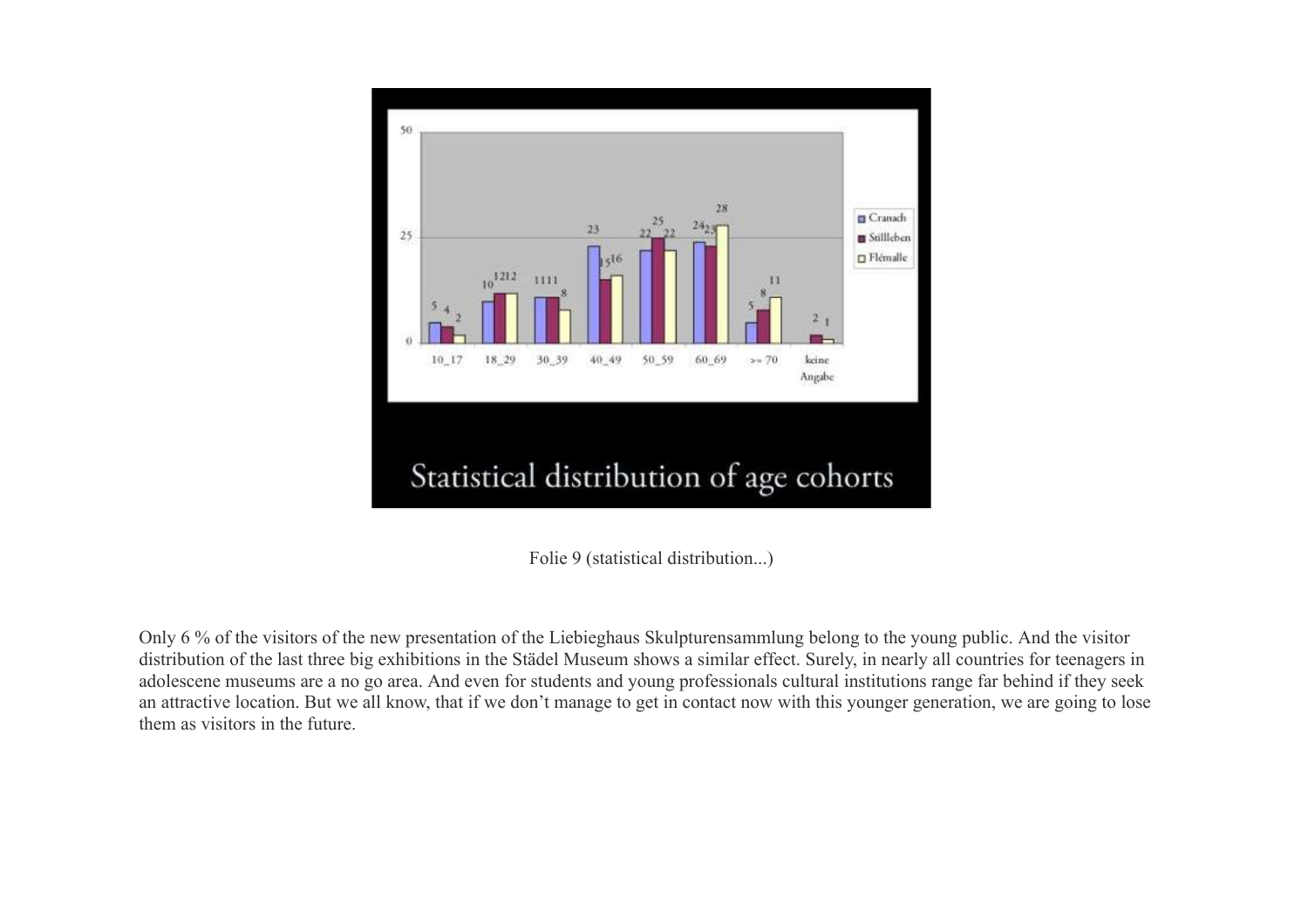

Folie 10 (one aim – different strategies)

So what can we do in order to get young people interested in our programs? Before we started developing different educational services, we carefully analyzed the interests of young people between 12 and 19 years. We were convinced, that the only way to arouse their interest for museums is to offer them services which they really can use for a concrete purpose. Above that, this approach has a side effect: it shows the variety of possibilities in looking at artworks. Main interests of young people are: meeting friends, having fun together, the development of their personality and of their educational and professional future. On this basis we developed very different kinds of programs, each serving one aspect of young people's interests.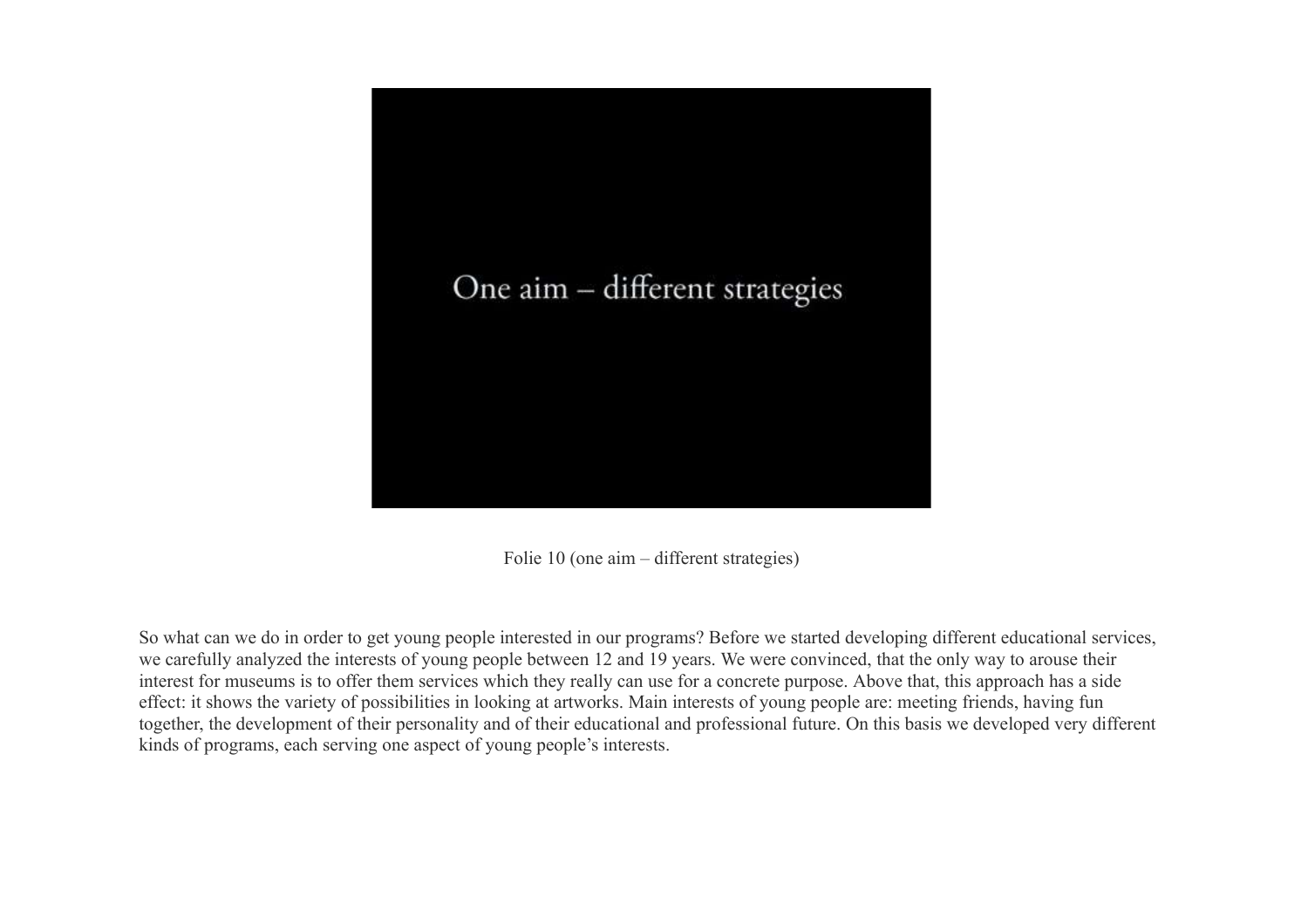

Folie 11 (Kunsttalente)

To begin with, we chose a field very close to artistic work and offered a special training course for highly talented youths between 12 and 15 years. With the help of a foundation, each year we can give them the opportunity to develop during one year their artistic skills under the guidance of an artist and an art historian, without paying anything.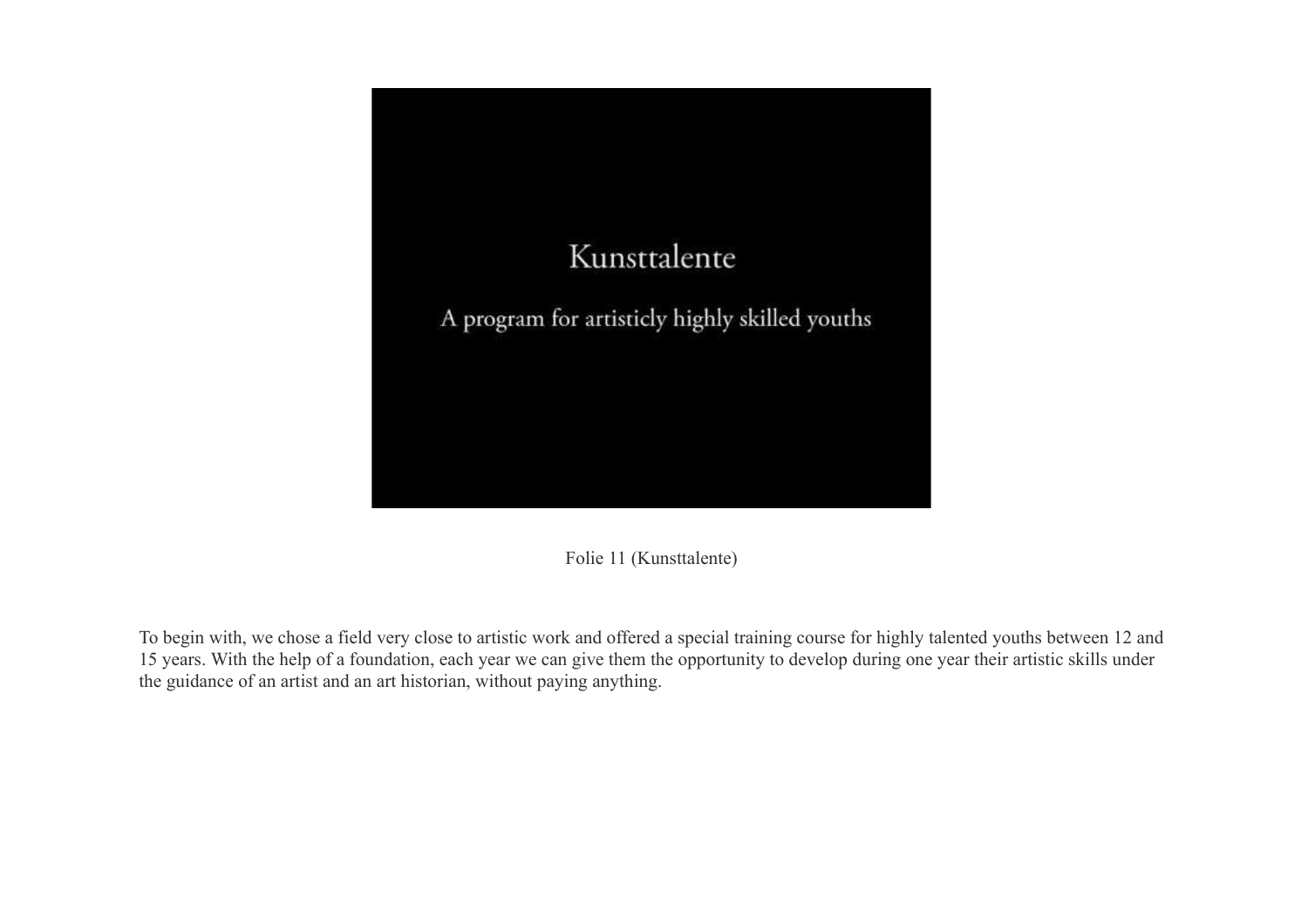

Folie 12 (entrance examination)

After being recommended by their art teachers in school, 40 of them are taking part at an entrance examination, where they have to show their creative talent and theoretical knowledge. After that on the basis of a jury judgement, finally 15 of them are chosen to participate in the program.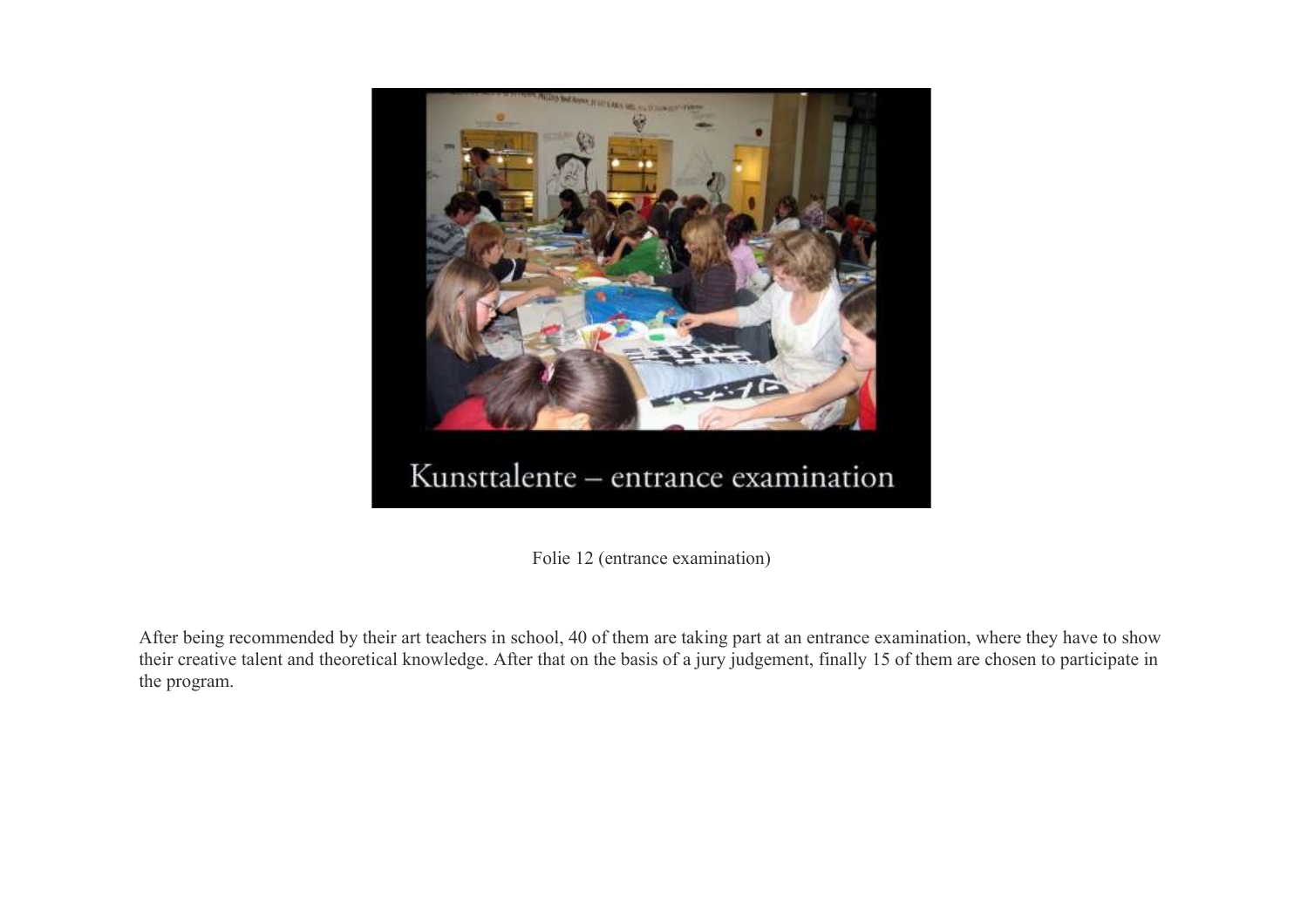

Folie 13 (work in progress)

Every Friday and Saturday they work in the museum for 3 hours. Studying intensively our collection and practicing their own artistic techniques and conceptions is combined with talking about art and life and with visiting other galleries and places where they can meet young contemporary art of the Frankfurt region.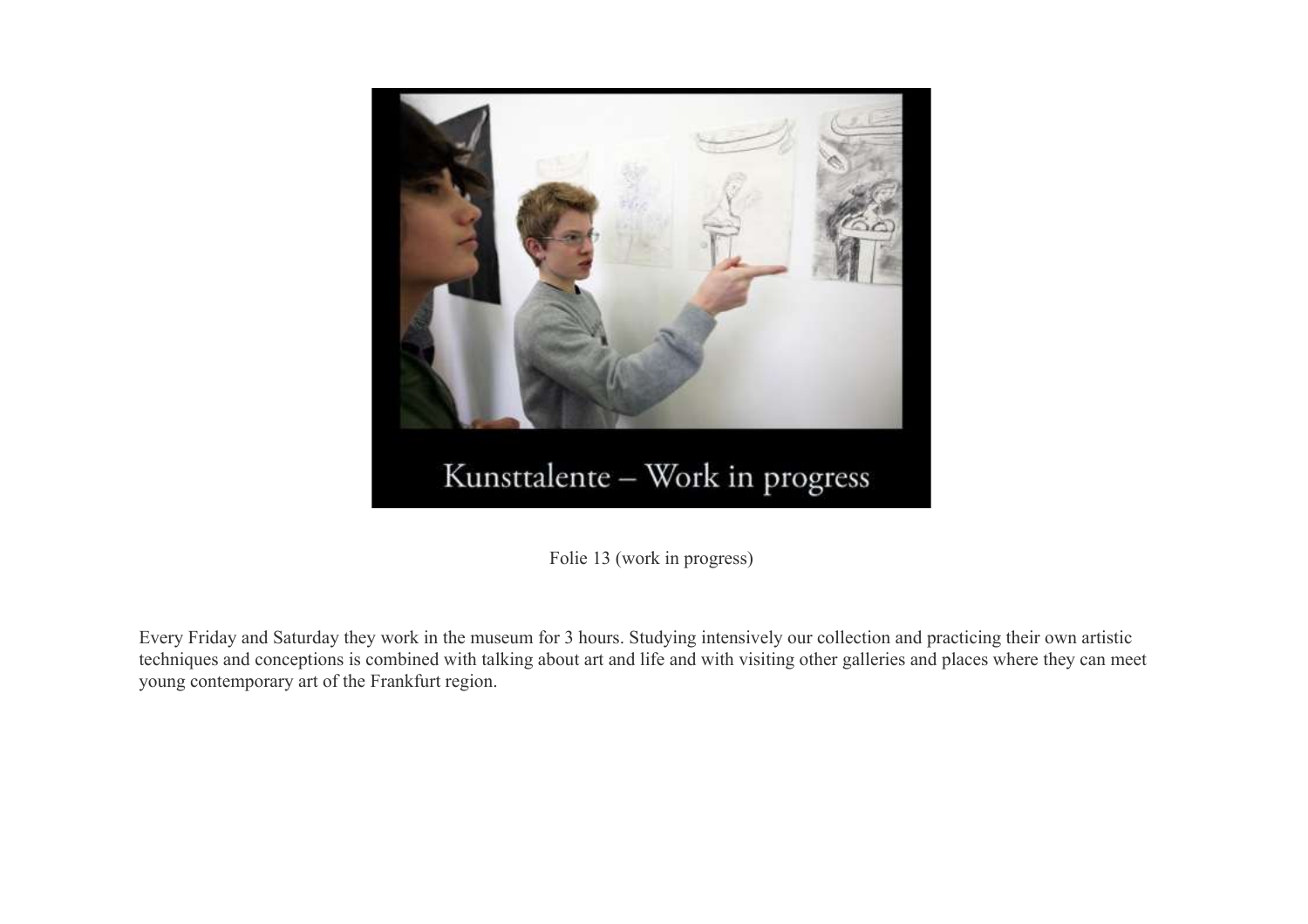

Folie 14 (final exhibition)

At the end of the program, the participants present their results in a final exhibition to their families, friends, teachers and members of the Hardtberg-foundation. The most important aim in this program is to give young artistic talents room for their own ideas and the freedom to develop their own themes – things that normally are not possible in every-day-school routine.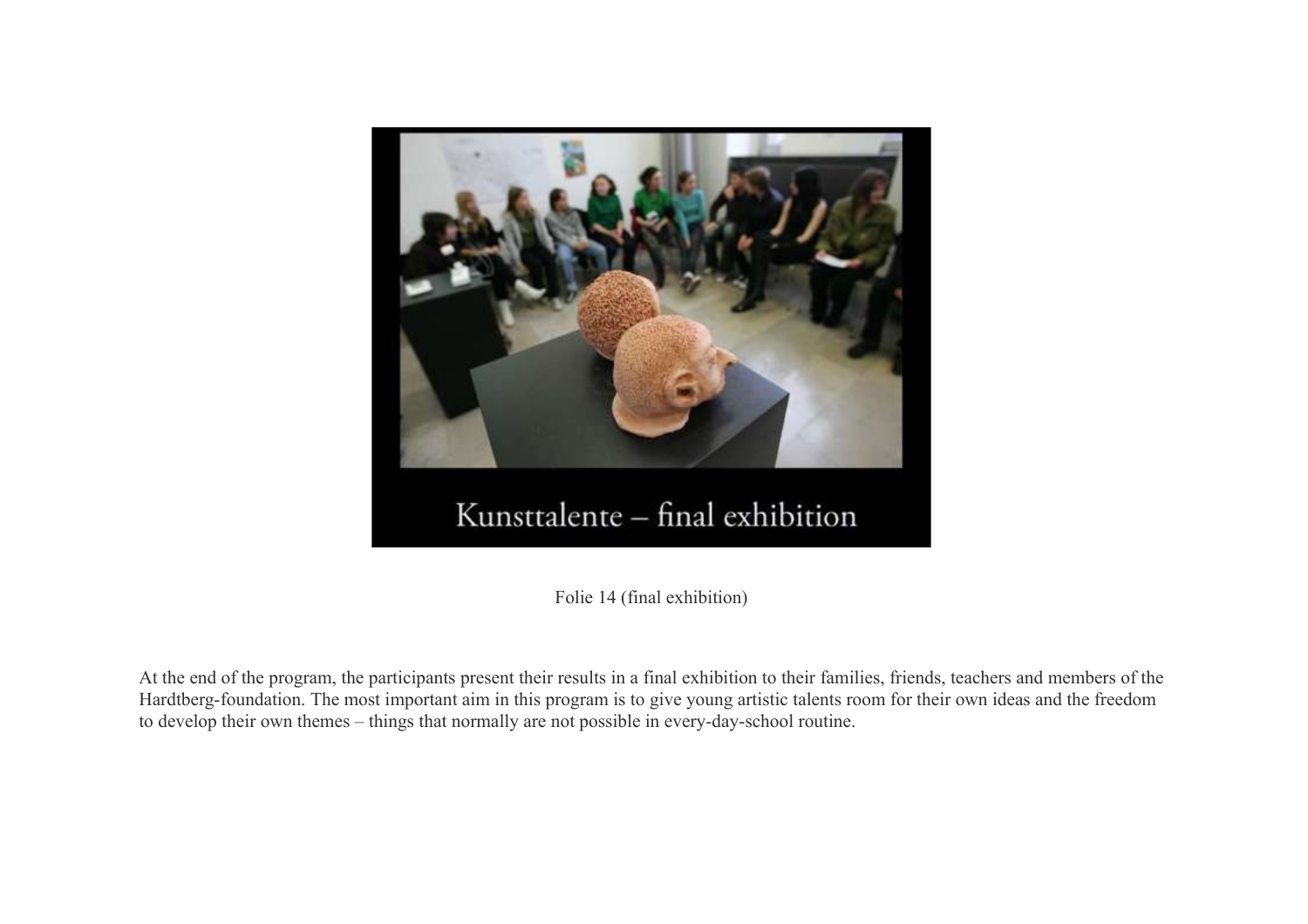

Folie 15 (KOMM – supporting unemployed youths)

This program addresses to young unemployed people, at the margins of the society and at risk. The participants usually did not manage to finish school, come from poor quarters and mostly consist of immigrant families. With the purpose of social inclusion and recovery, a cooperation is underway with a centre for young with previous conviction, built up on a long term outreach programme where in short coaching to the young addressees is foreseen, starting from their biographies and interests.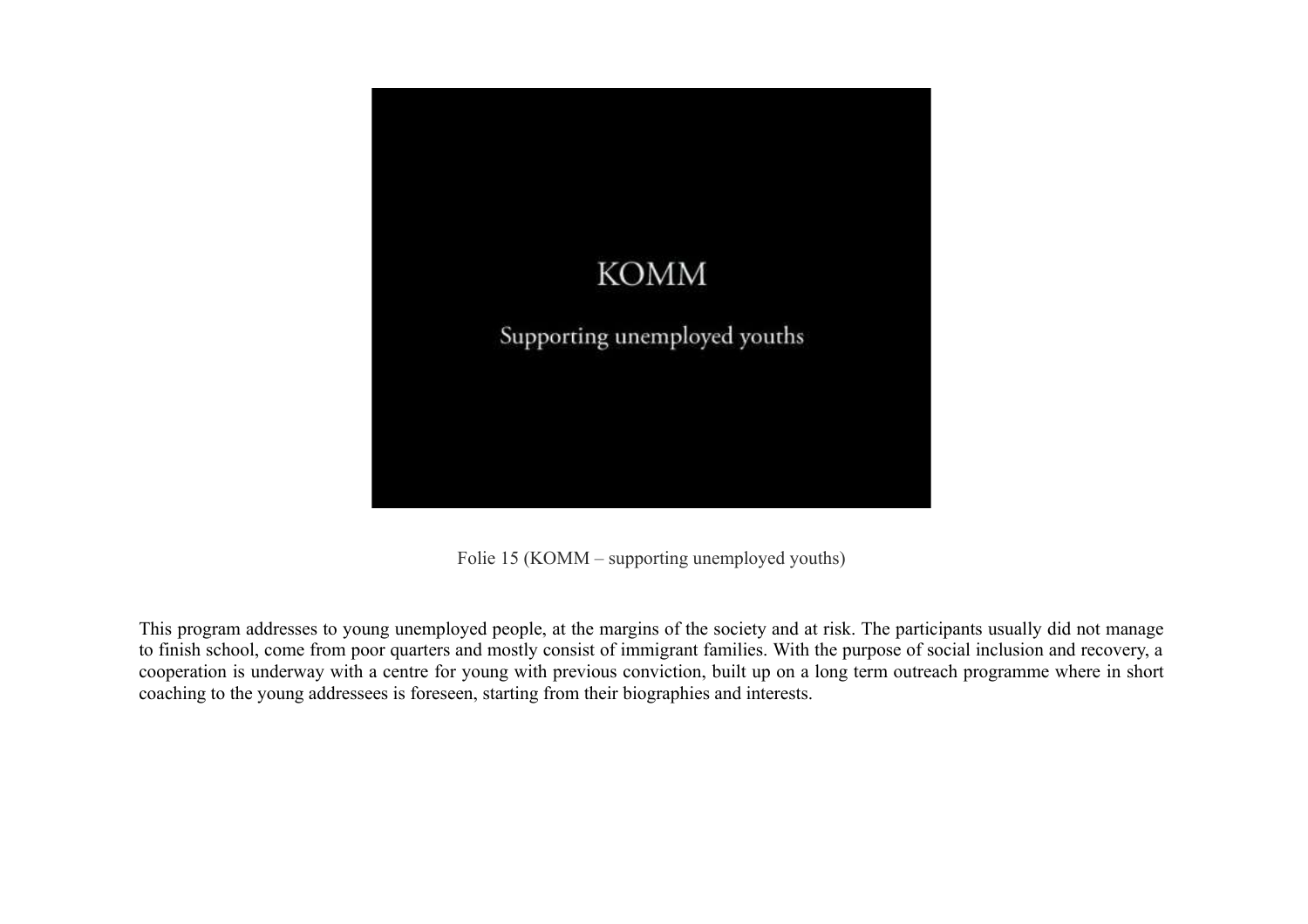

Folie 16 (KOMM – bei der Arbeit)

The artistic experiences and the museum visit are used during the work as instruments and long-term cognitive approaches starting basically from the participants'selves. This program also ends with a final exhibition of the creative results produced during the program – for many participants the first time in their life they receive positive feedback from society.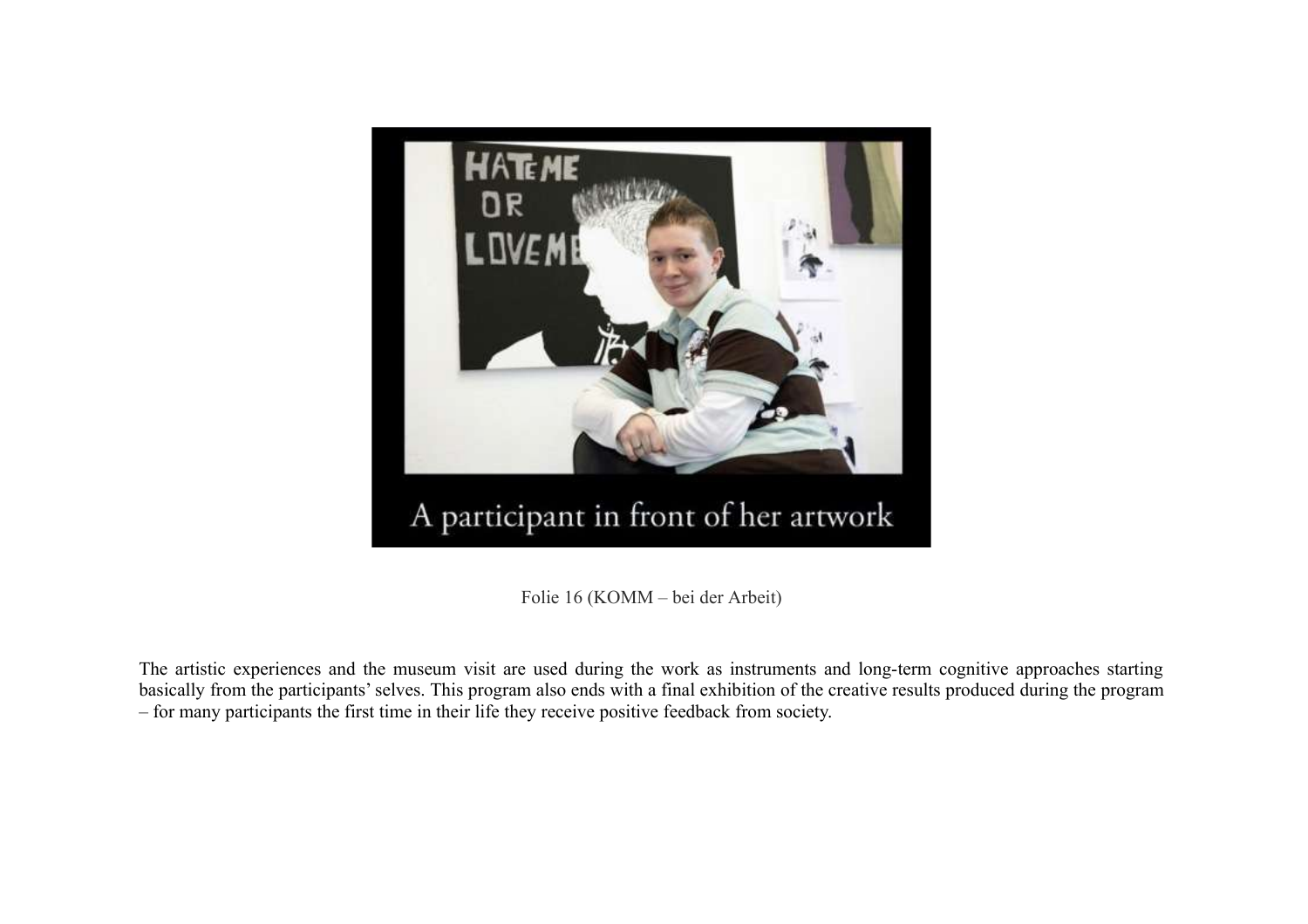

Folie 17 (Studentenfutter)

The name of this initiative is taken from the dry fruits and nuts sold as a snack the students use to eat during the preparation for their exams. It is made of a calendar of monthly tours guided by university students properly trained, even though not professionals addressed to their study colleagues.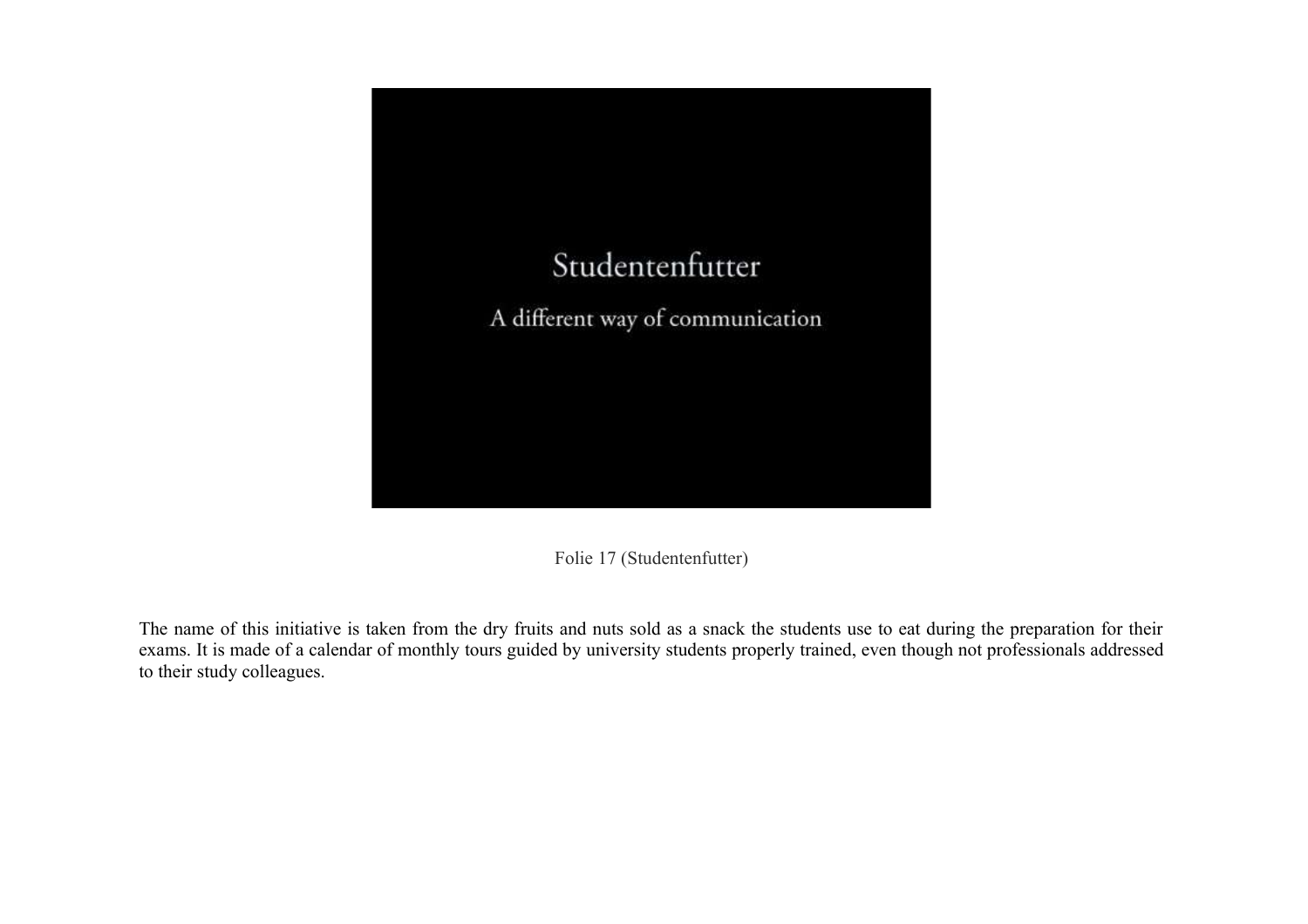

Folie 18 (Art is inspiring)

The tone of the tours is intentionally provocative, the subject is usually spicy and the method is dialogic in order to encourage a critical and open debate among the participants.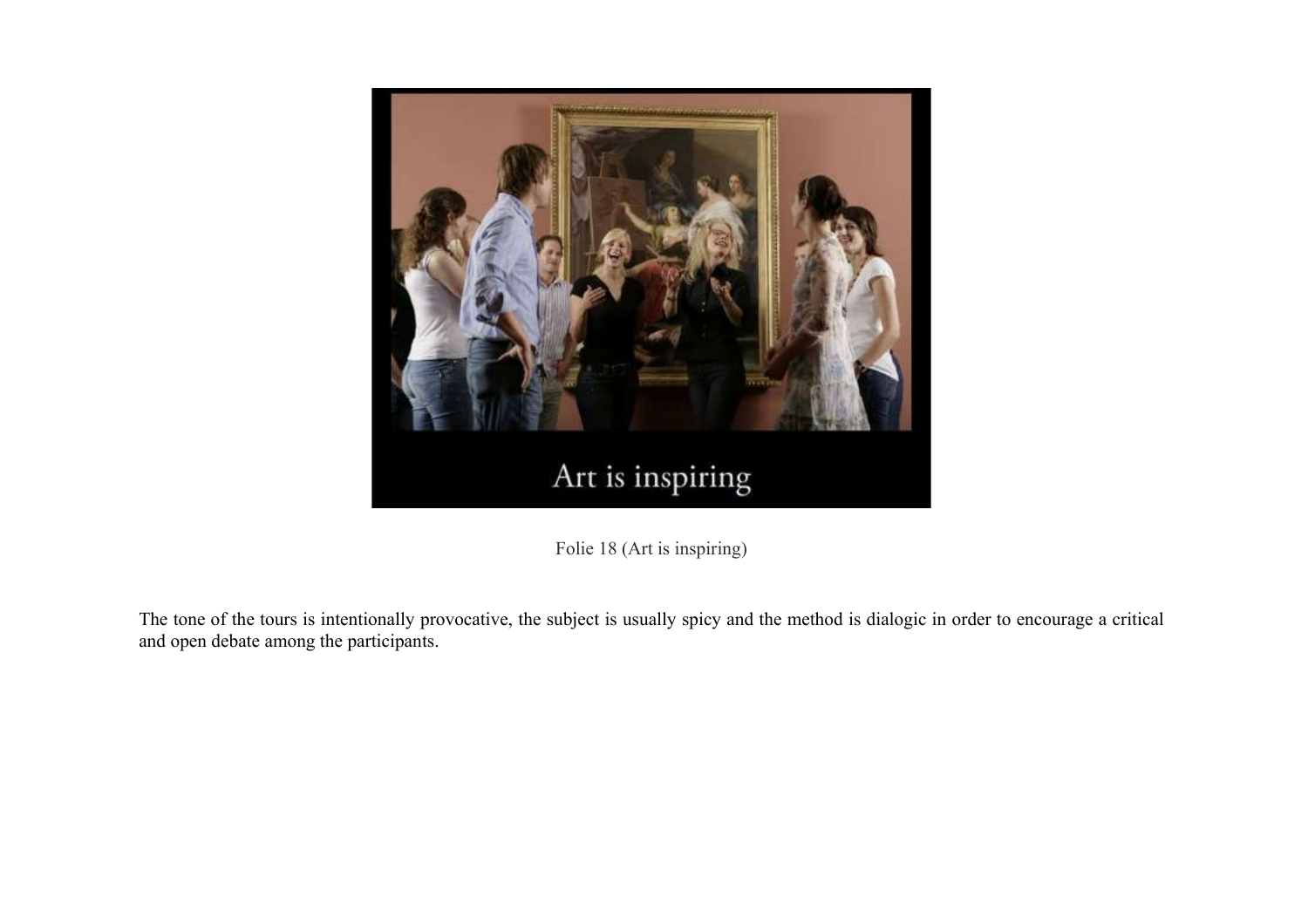

Folie 19 (Konfirmandentag)

A totally different approach to young visitors was the first Konfirmandentag 2008. In Germany, protestants usually send their 13- or 14 year old children to a kind of religious course (confirmation classes), in order to prepare them for the ceremony of Confirmation, that is the admission in the congregation/parish. In these class they learn a lot about the Bible and God and the specific protestant. On the Konfirmandentag we invited them into the Städel. 75 participants came to disscuss art and religion in the Museum under the instruction of an art scientist and a reverend.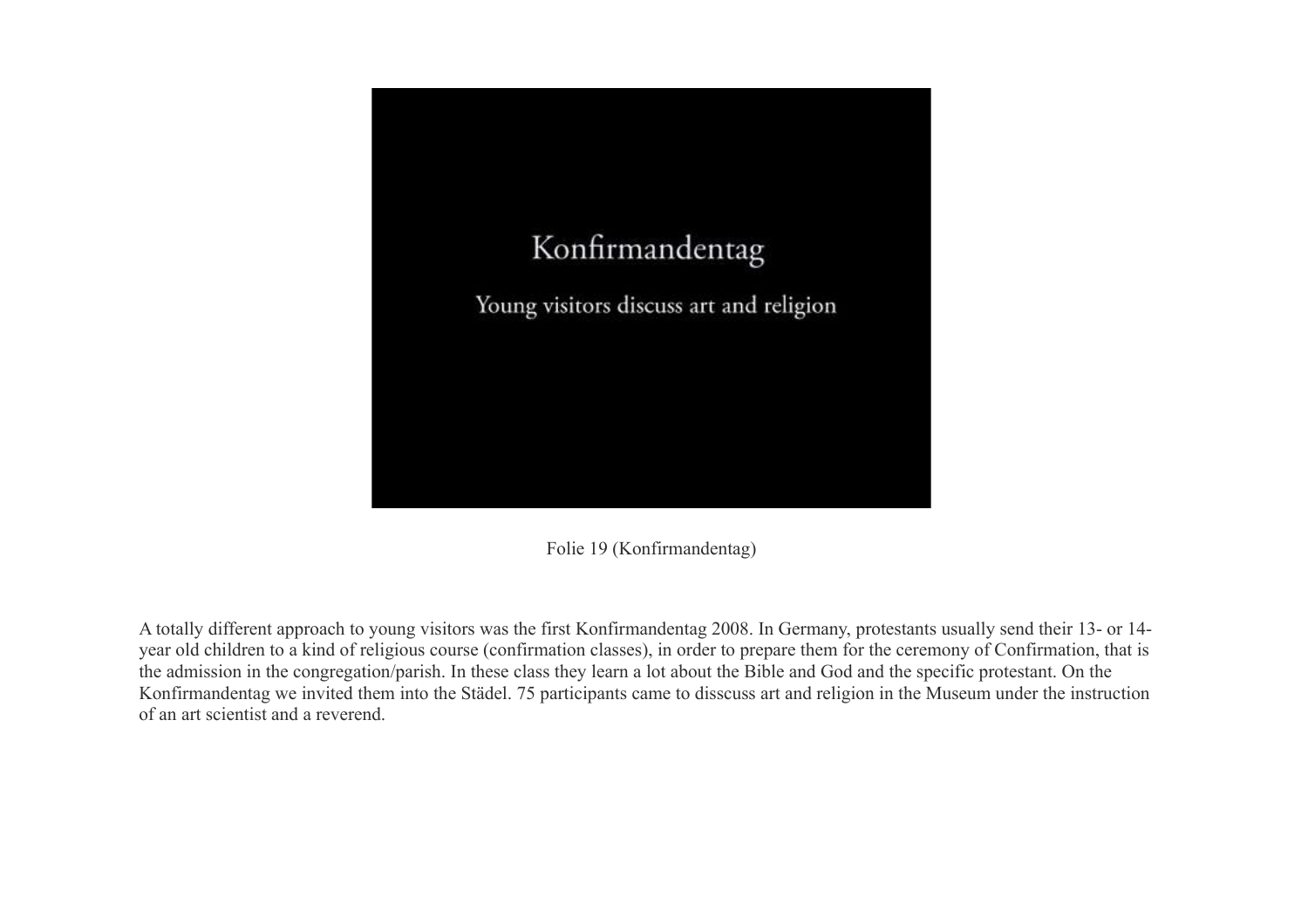

Folie 20 (teamwork during...)

Teamwork and a final presentation were the ingredients of this study day.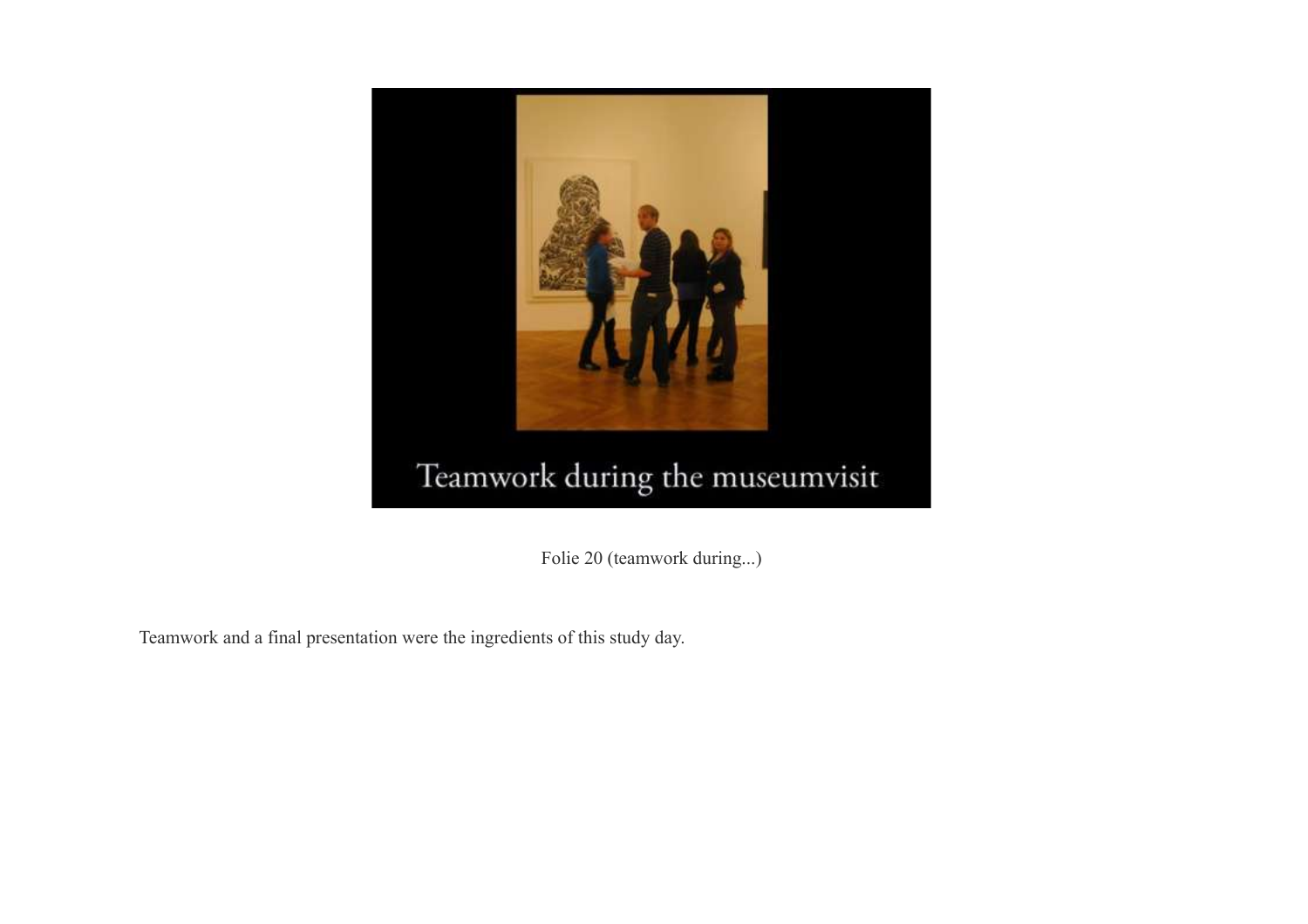

Folie 21 (A new experience)

For many of them this was a new experience. The majority had never been in our museum before. Again they learned, that art can be used for different purposes. Here it could illustrate the different ways people treated religious themes during the century and help to understand religious stories and questions.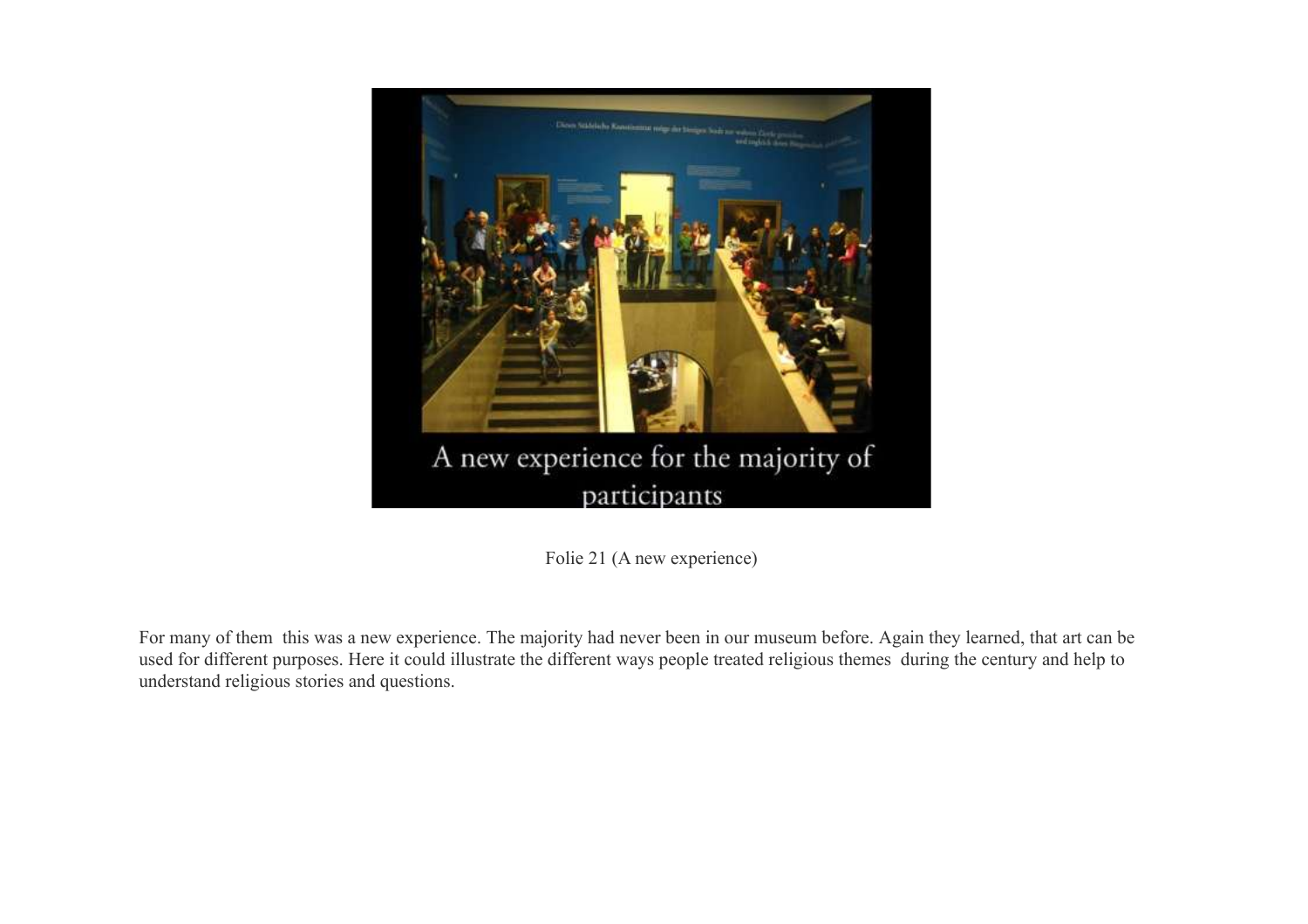

Folie 22 (städel art music)

Städel Art Music combines an evening opening of the museum with bar, music and dancing addressing to a young public which seeks an entertaining program for the weekend.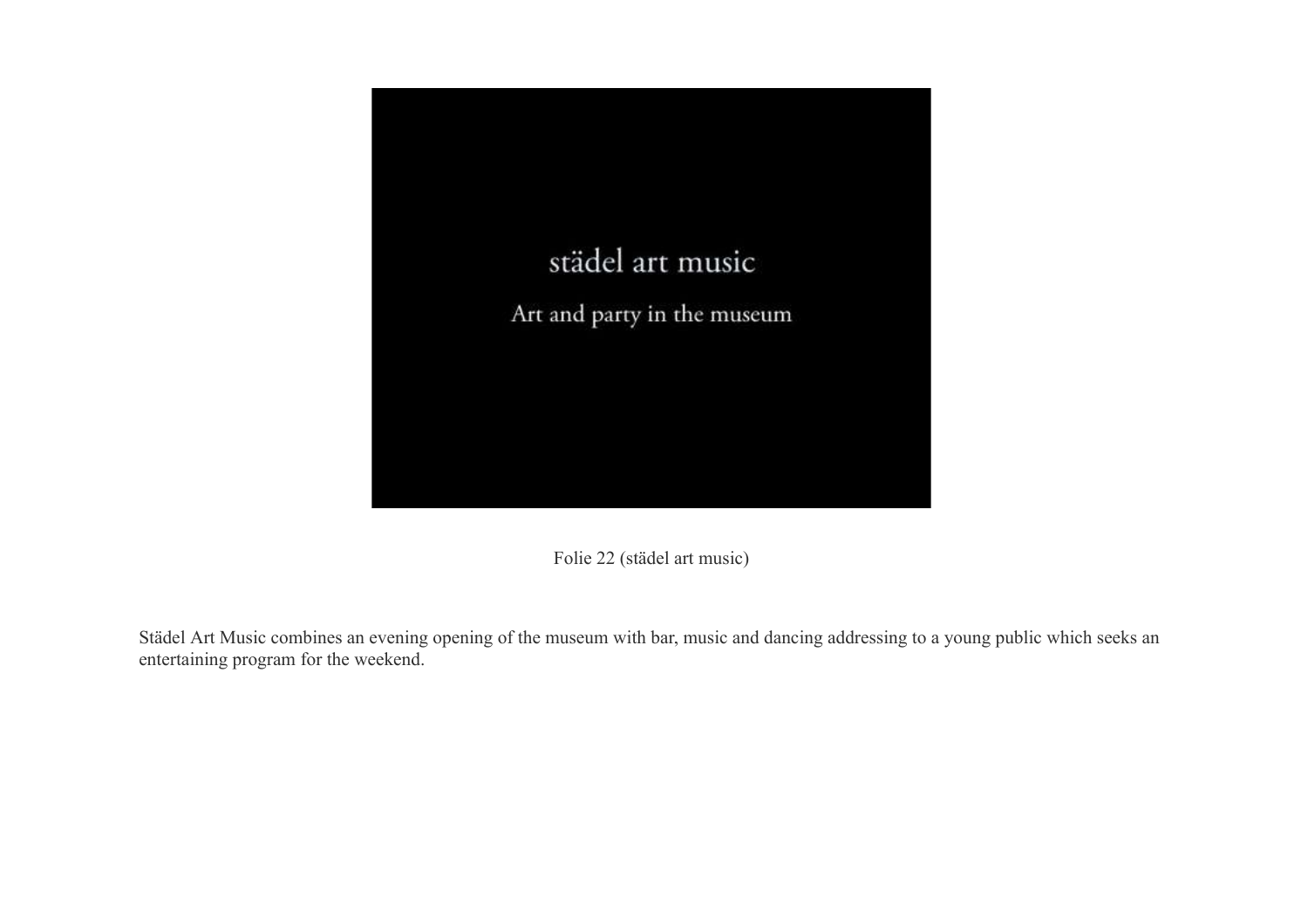

Folie 23 (young communicators)

Three or four times a year the museum opens its doors for this kind of program until 2 o'clock at night. Spread in every room of the museum's collection specially trained students of Art history answer the questions of the young visitors. An open atmosphere intends to bring the ambulating young people together and to give them opportunity to discuss about art.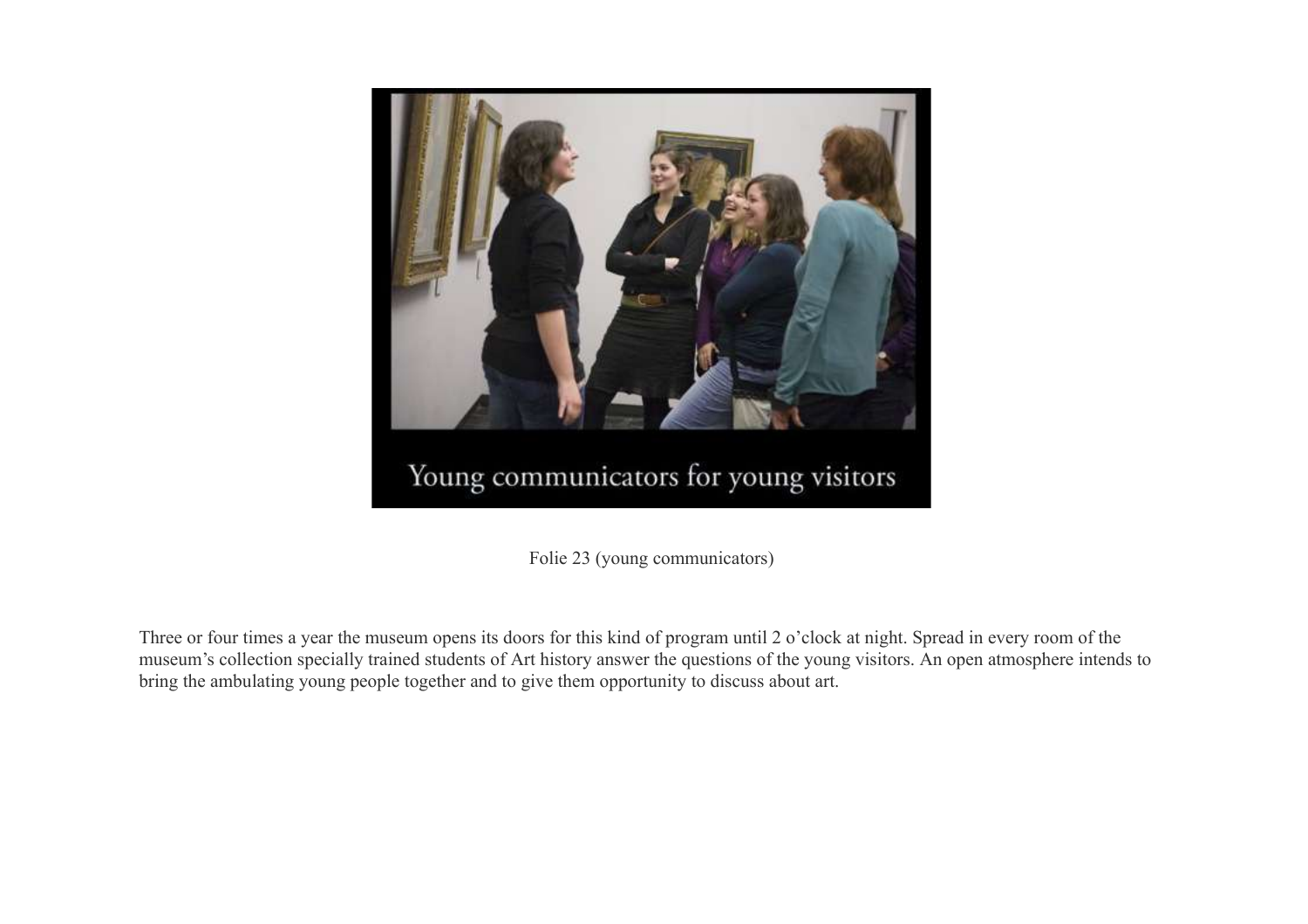

Folie 24 (Collaboration with...)

Thanks to a fruitful collaboration with one of Frankfurt's most famous music clubs, the visitors have the possibility to dance until 2.00 in the morning.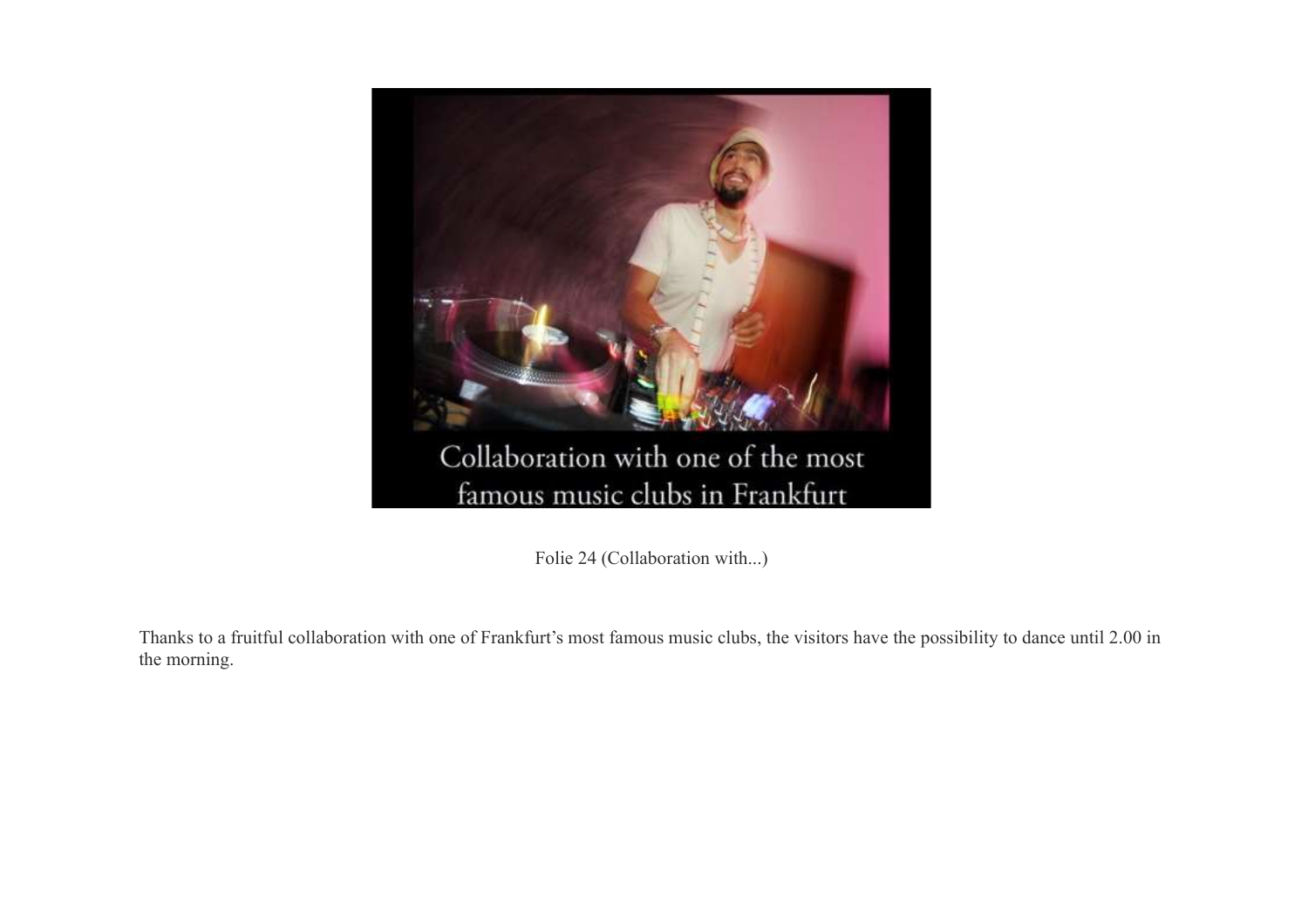

Folie 25 (a successful event)

Städel art music has been very successful and could be established as a regular event to which young people like to assist – even those who had never been in a museum before. The collaboration with the music club is also important as it manages to mix the different publics of club and museum. The number of visitors at the program you see was 1300.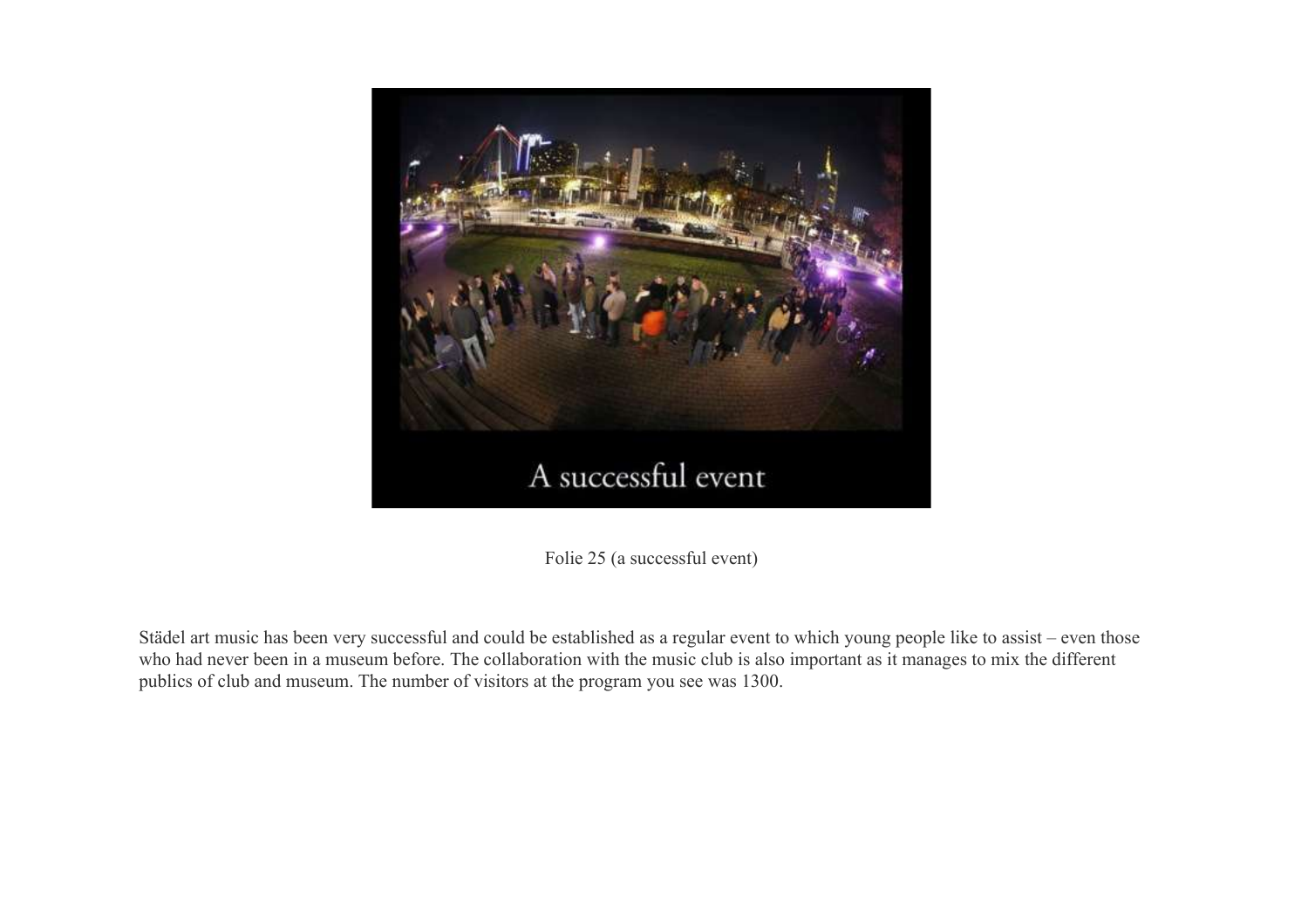

Folie 26 (Städel Club)

Since 1899 the Staedelscher Museums Verein, that is to say the Association of the museum friends, exists, and it especially aims at attracting the attention around the institution and at involving the private sector and the citizens. It is an instrument to build the customer's loyalty, as well as to finance the museum from which a relevant share of revenues comes. It is one of the largest Associations of Museum's friends in Germany. In 2003 the Verein created a youth section, the Städelclub, facing the problem of producing a new generation of future members.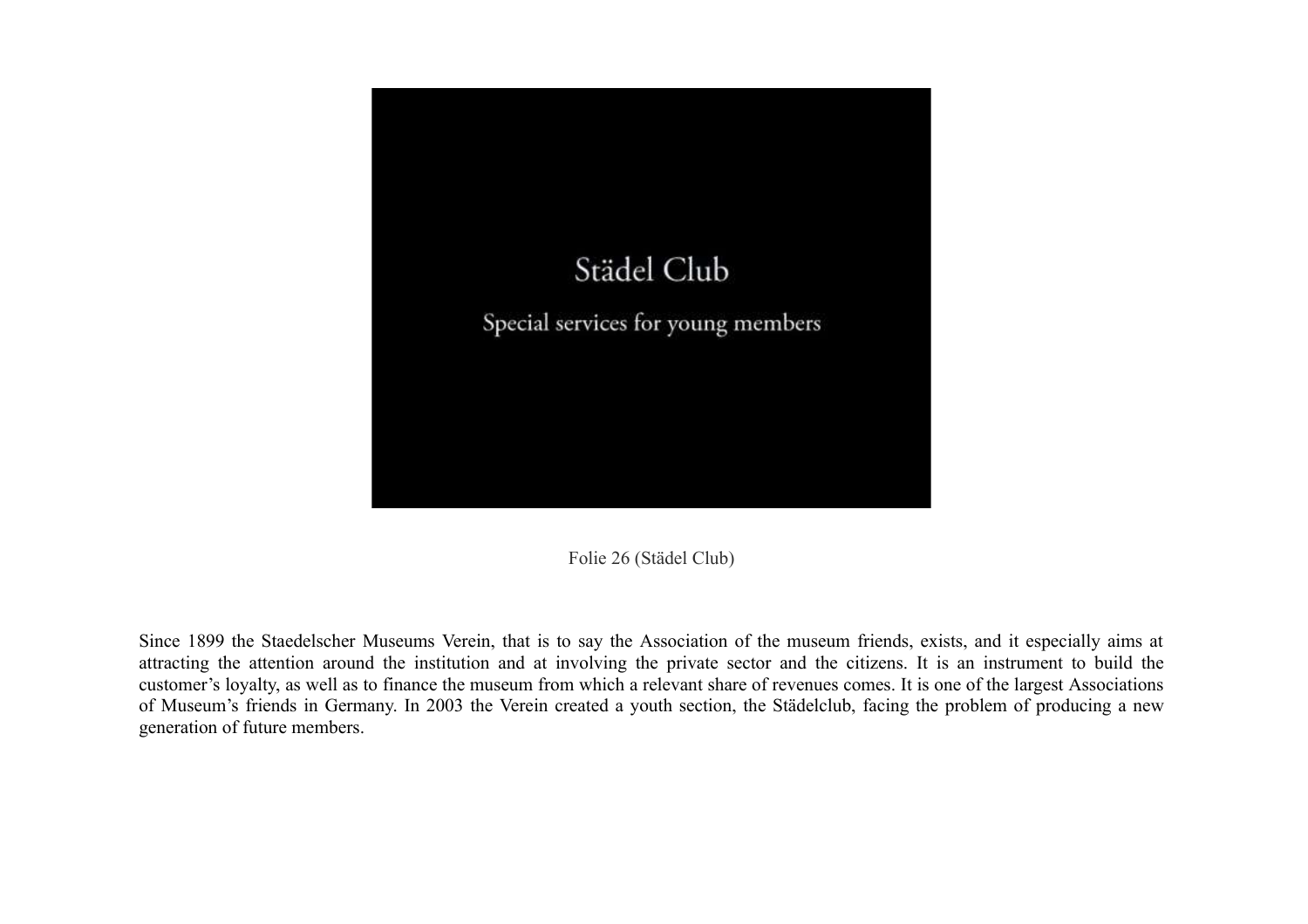

Folie 27 (Visiting contemporary art)

For the Städelclub the museum developed independent programmes, where discussions about the collection of contemporary art, or special lectures and evening programs play an important role. In this year the number of Städel Club Members was 600 (in comparison, the Verein has over 6000 members)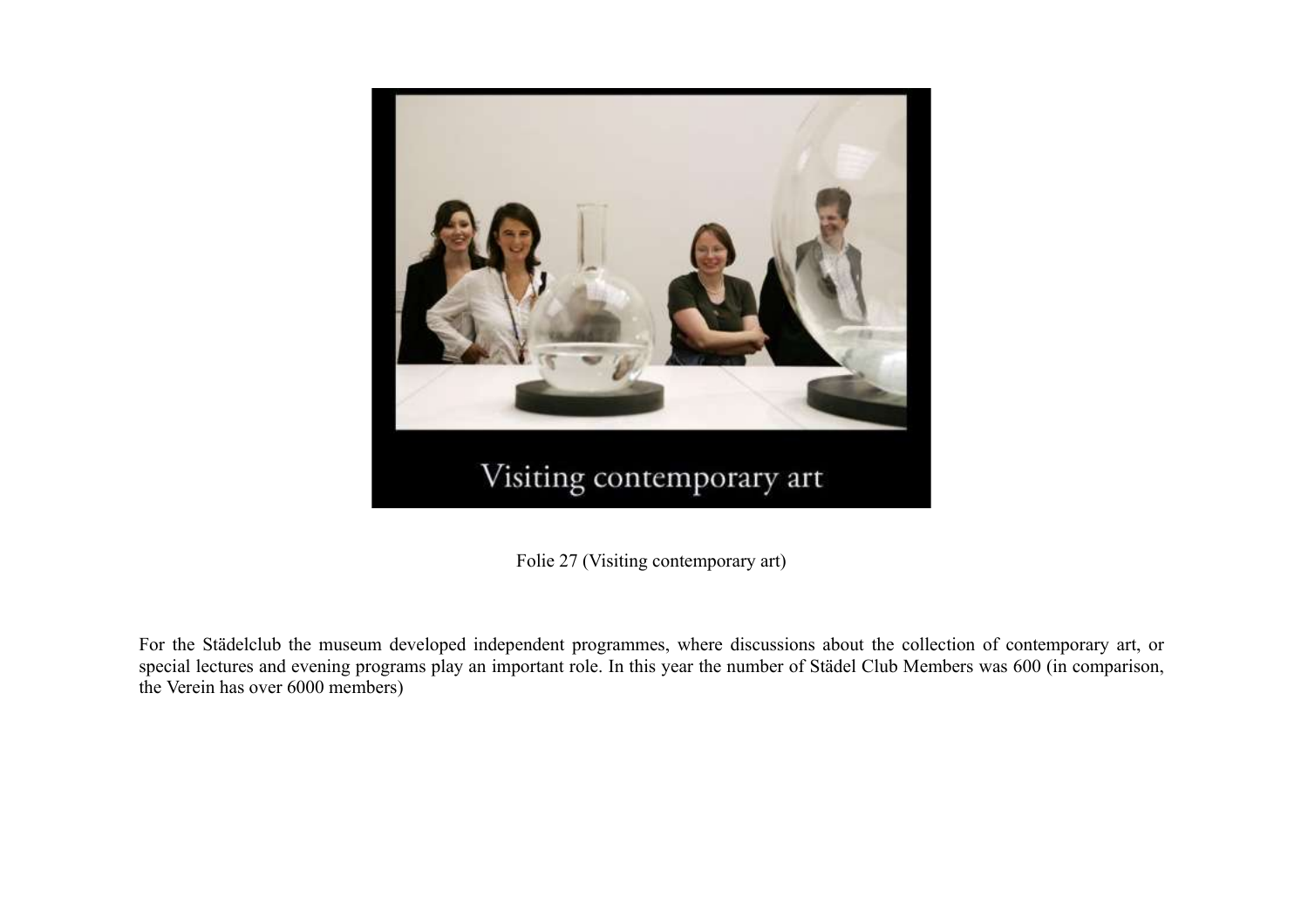

Folie 28 (Art talks and Charlas de Arte)

This program organizes conferences and guided tours in English and Spanish, for mother tongue foreigners living in Frankfurt, as well as for students and professionals in order to practice and to improve those two languages.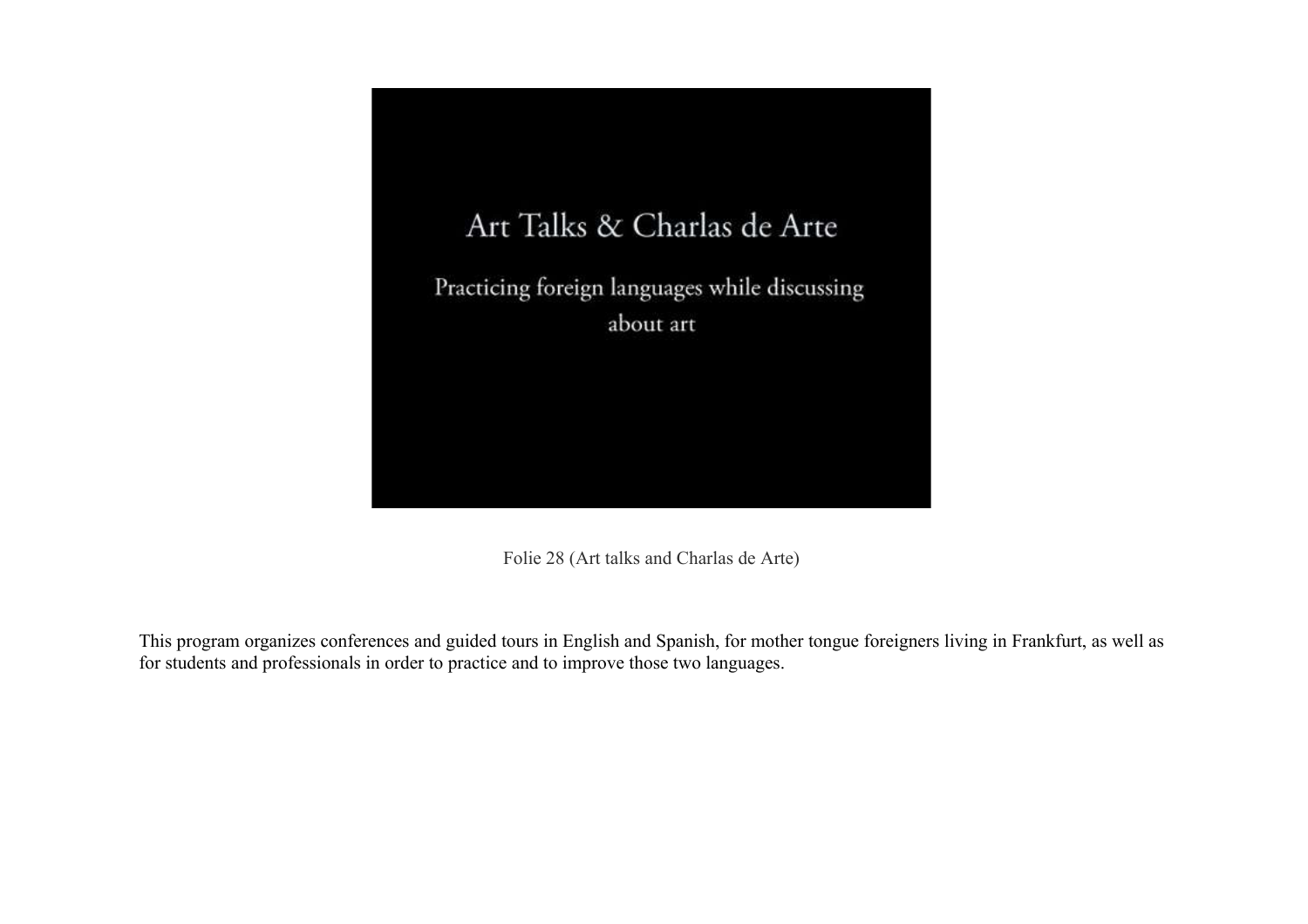

Folie 29 (learning languages)

Monthly the participants meet in the museum and discuss special themes with an English or Spanish communicator in front of the originals. This method is based in most recent scientific research of learning methods, taking into account that one learns better if during the learning process different senses are involved.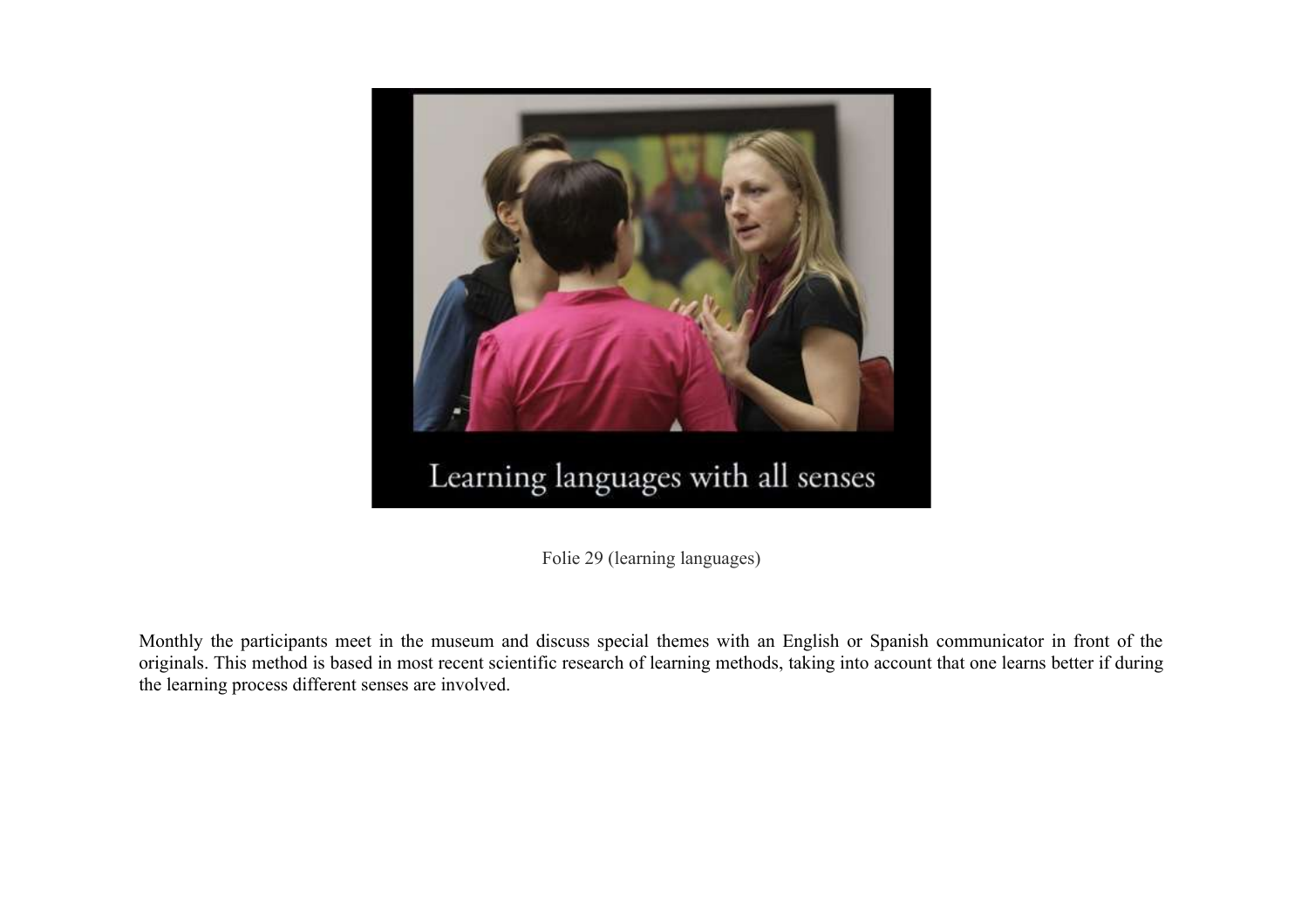

Folie 30 (Art after work)

This monthly programme is a regular appointment in the museum for young professionals combining evening visit to the collections and to the temporary exhibitions with the possibility to have a drink and further discussions afterwards.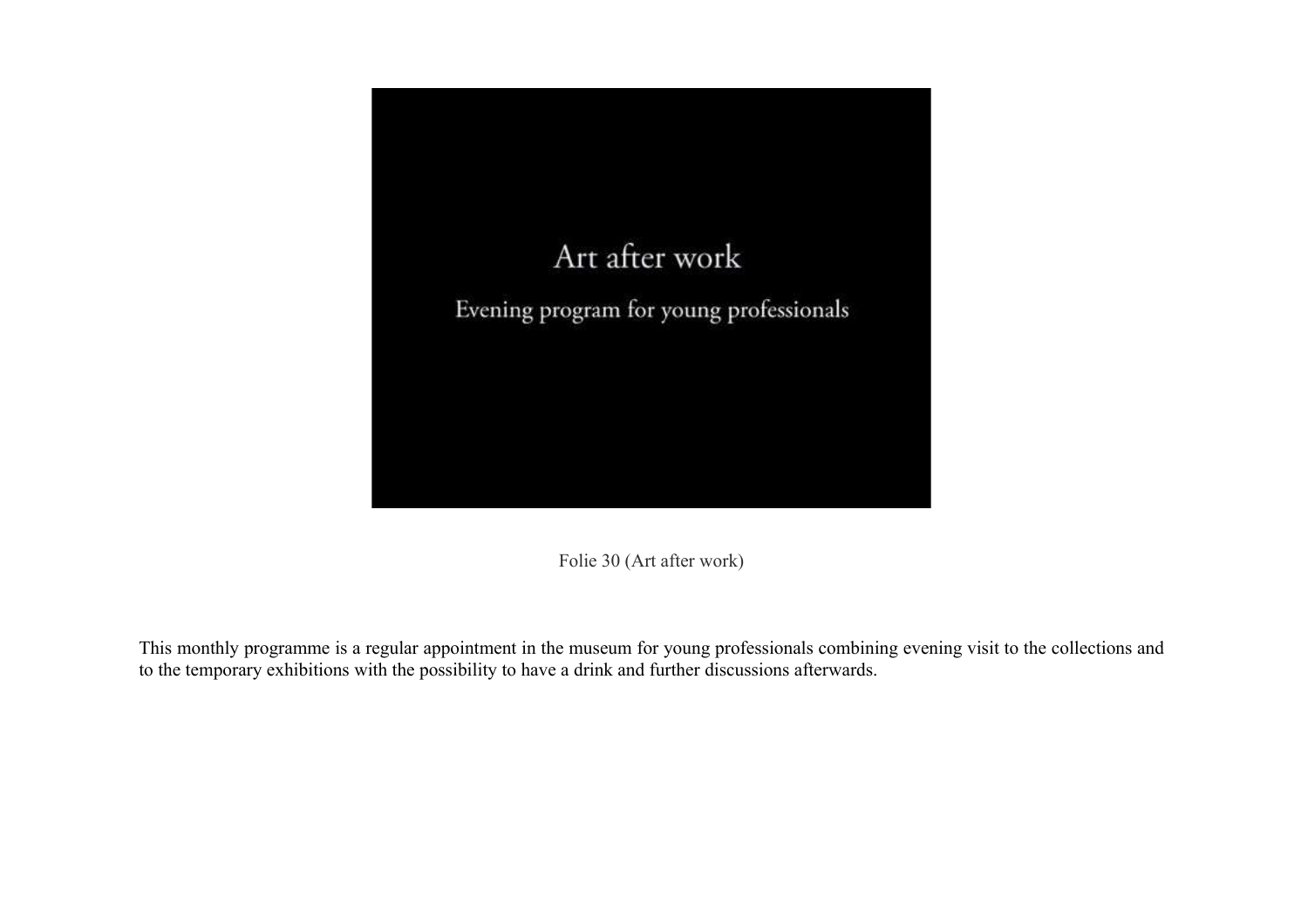

Folie 31 (Art experience…)

For this group of visitors it is necessary to chose more general themes about art clearly distinguished from the regular guided tours in the museum. The topics are often related to the world of business, talking about art production, social history and market situations. Here the participants can have an art experience in a relaxed atmosphere and – what is necessary for this kind of generation – have the opportunity to get in contact with other people.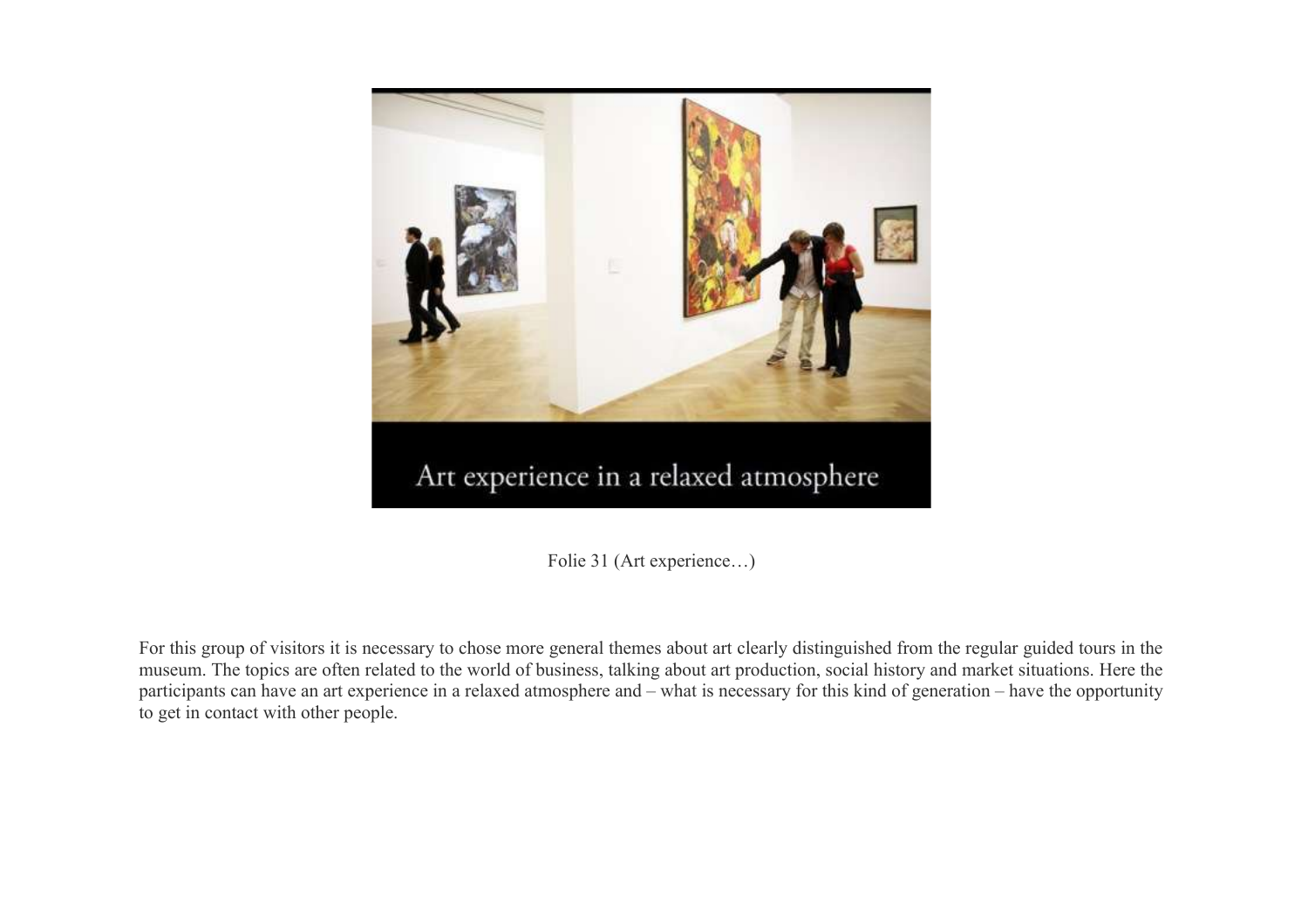

Folie 32 (After work and after art)

A mobile cocktail bar in the museum's foyer mixing even a special "Städel Cocktail" allows to relax after the collection's visit.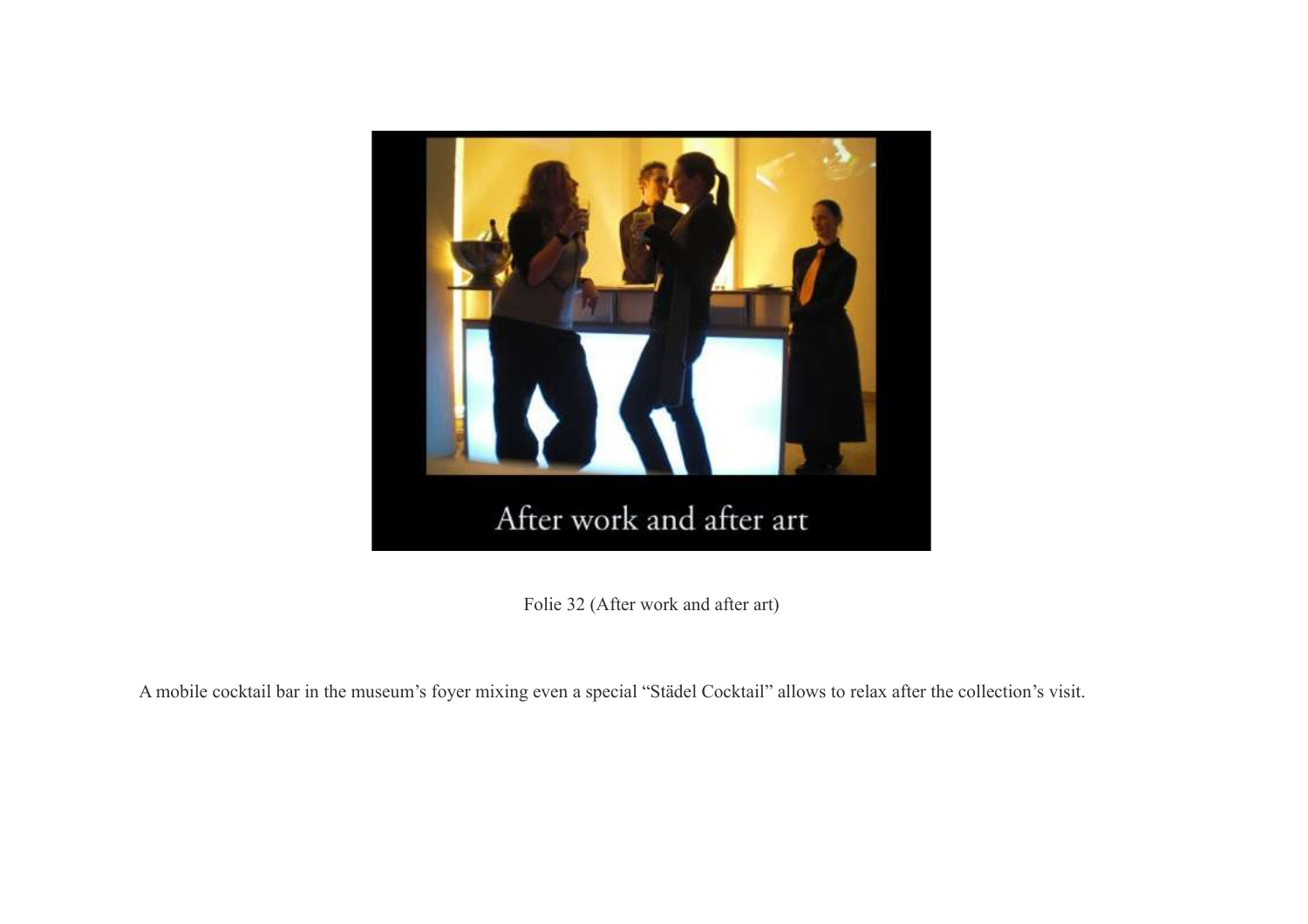

Folie 33 (Sommerakademie)

One of the most famous and successful youth programs is surely the Sommerakademie. It is a summercamp for young people seeking for professional orientation and aimed at reaching teenagers playing in their most congenial arena, that is to say the search for, and the determination of the self.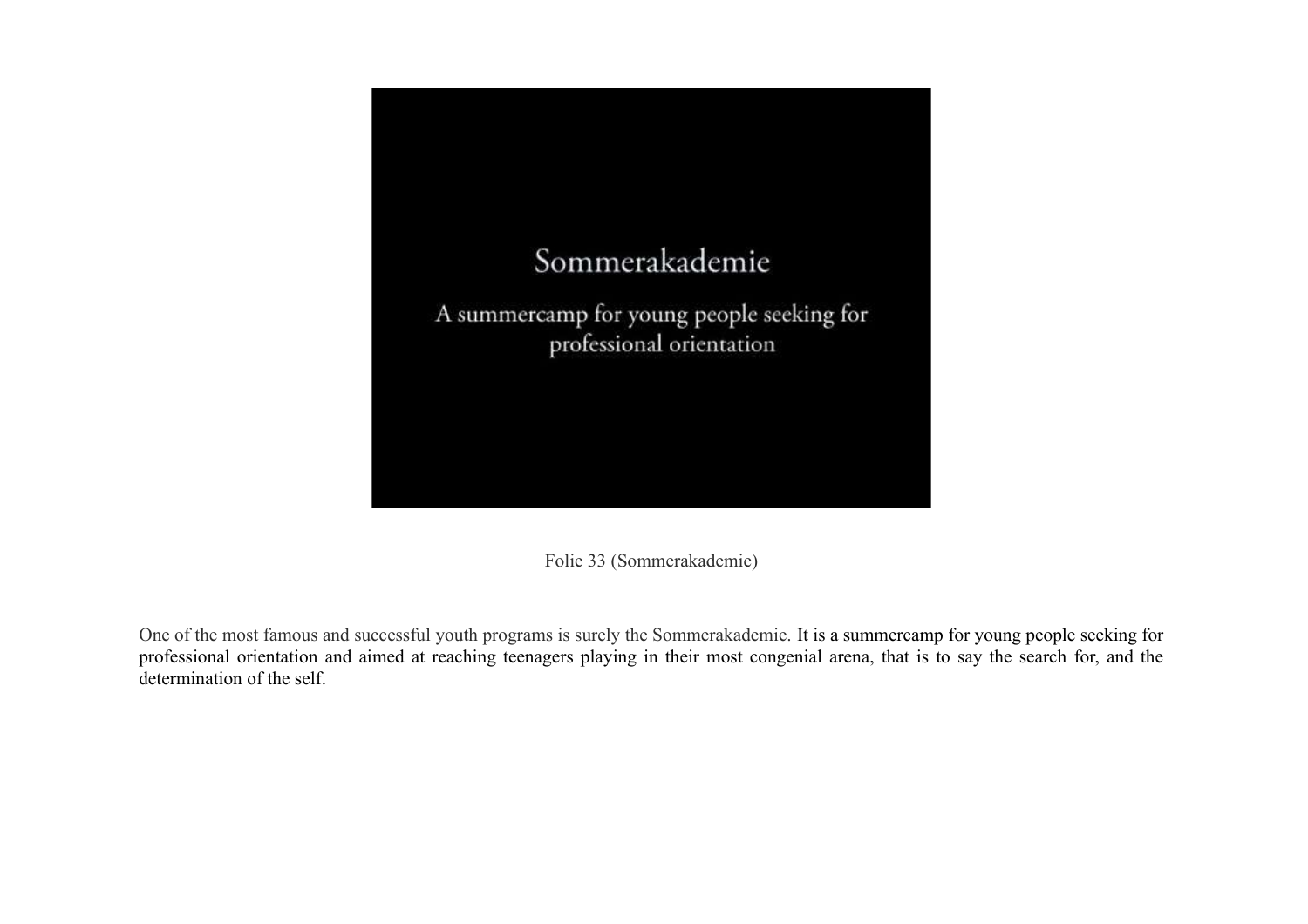

Folie 34 (150 participants)

In 2008, 150 participants experienced the *Sommerakademie* - a project which consists in one week workshop during the summer in the rooms of the Städel Museum, the Schirn Kunsthalle and the Liebieghaus Sulpturensammlung. It is based on the discovery of who one is, what one is able to do, how one represents himself and how one communicates in the society. The work is assisted by the museum personnel and by actors and students from the psychology faculty, as well as by popular players from the art world and the show business, sports and scientific world who will tell about themselves and their own biographies. Labs, rooms, works of art of the museum are the context in which they will make the experience of the artistic translation of the self, theatre-therapy, body expression, role playing, cultural and personal conflicts solving. The museum's offices – involving their heads in the role playing – become the theatre where the conflicts regarding museum jobs (for example about the aims crossing different offices of the institute) are interpreted, analysed and lived with the teenagers, with the purpose of coaching the young to the discovery of the adult working dimension, especially the museum one.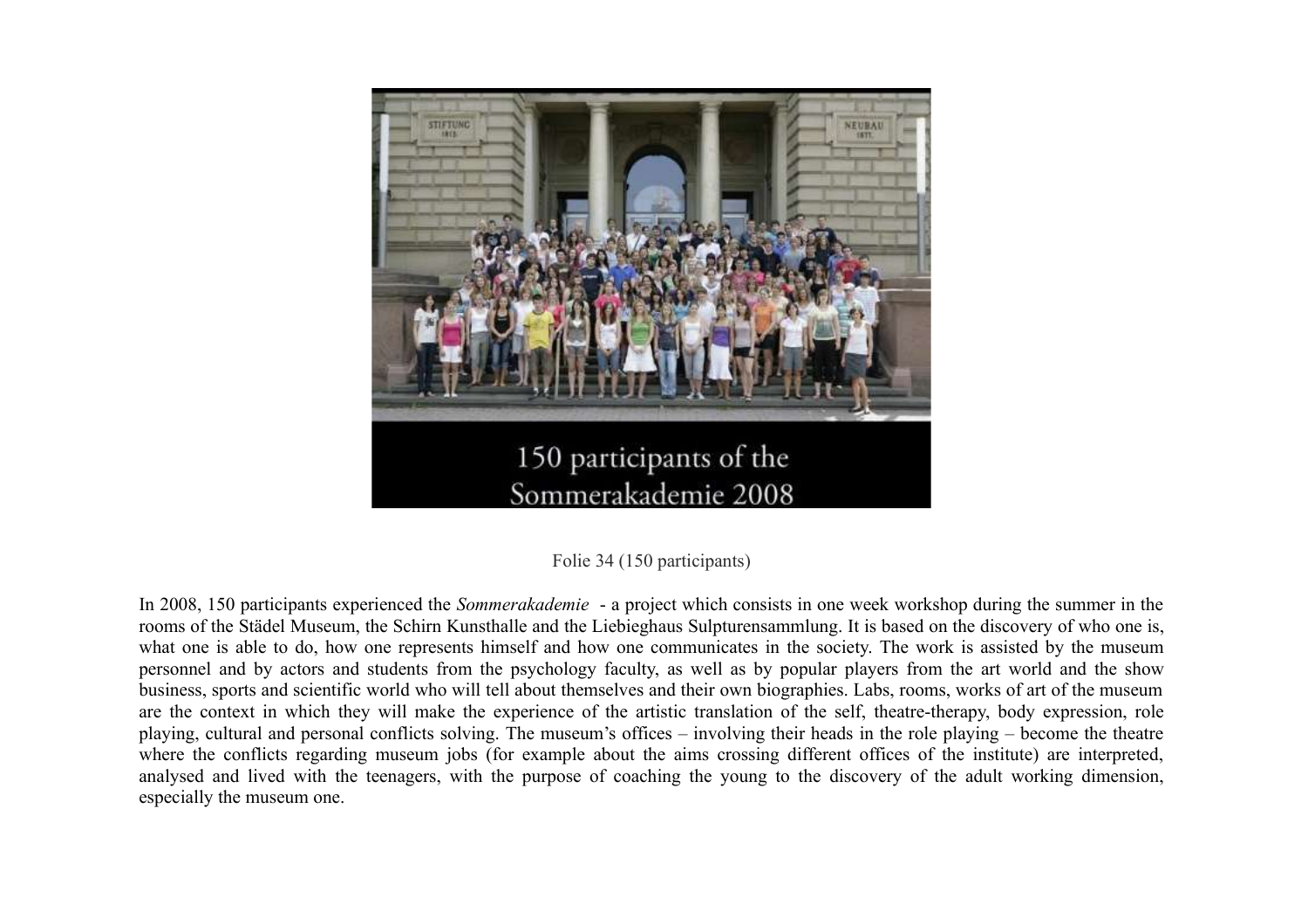Let me show some examples to you:



Folie 35 (creative workshop)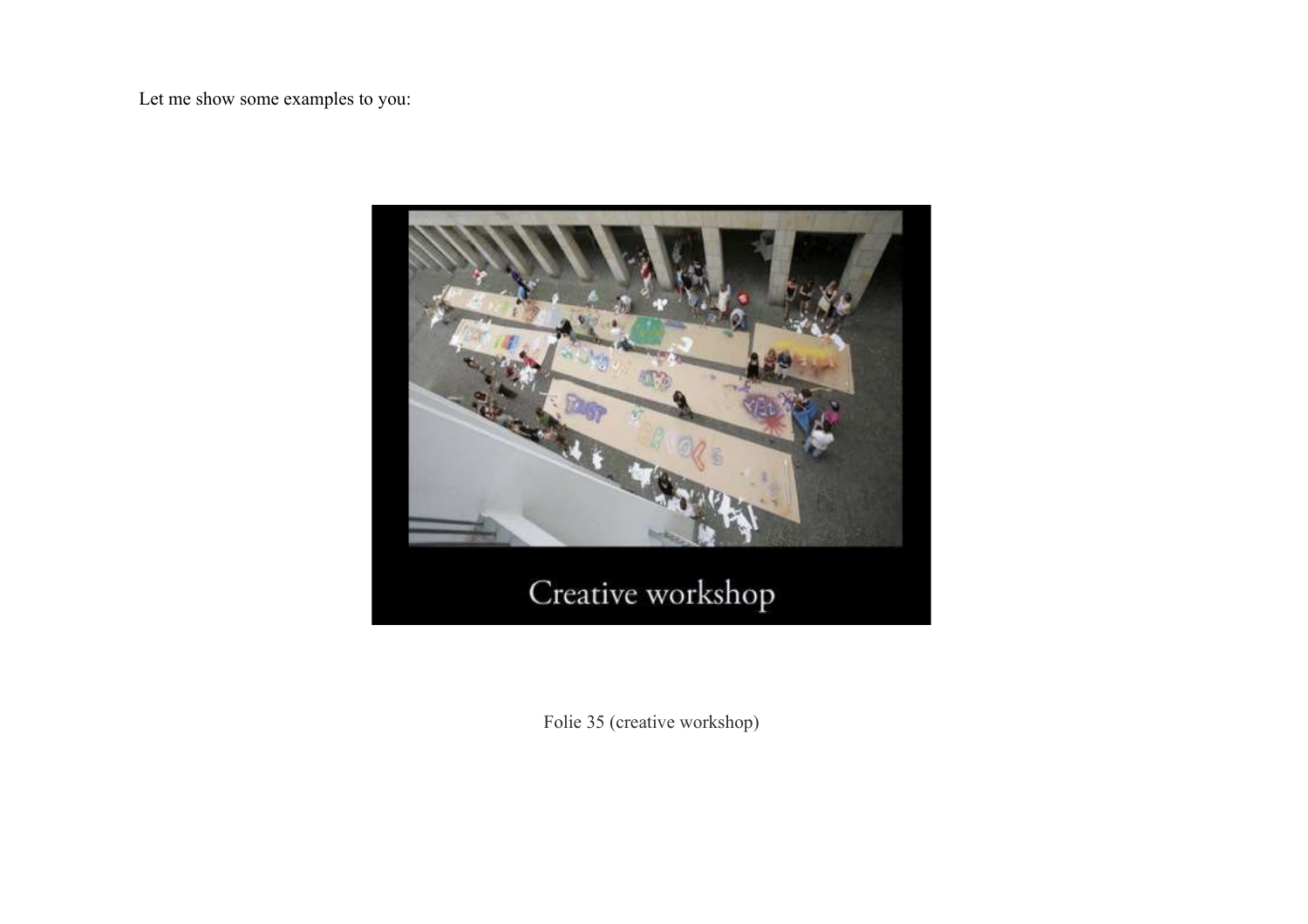

## Creative writing in the exhibition<br>"Moskauer Konzeptkunst"

Folie 36 (creative writing)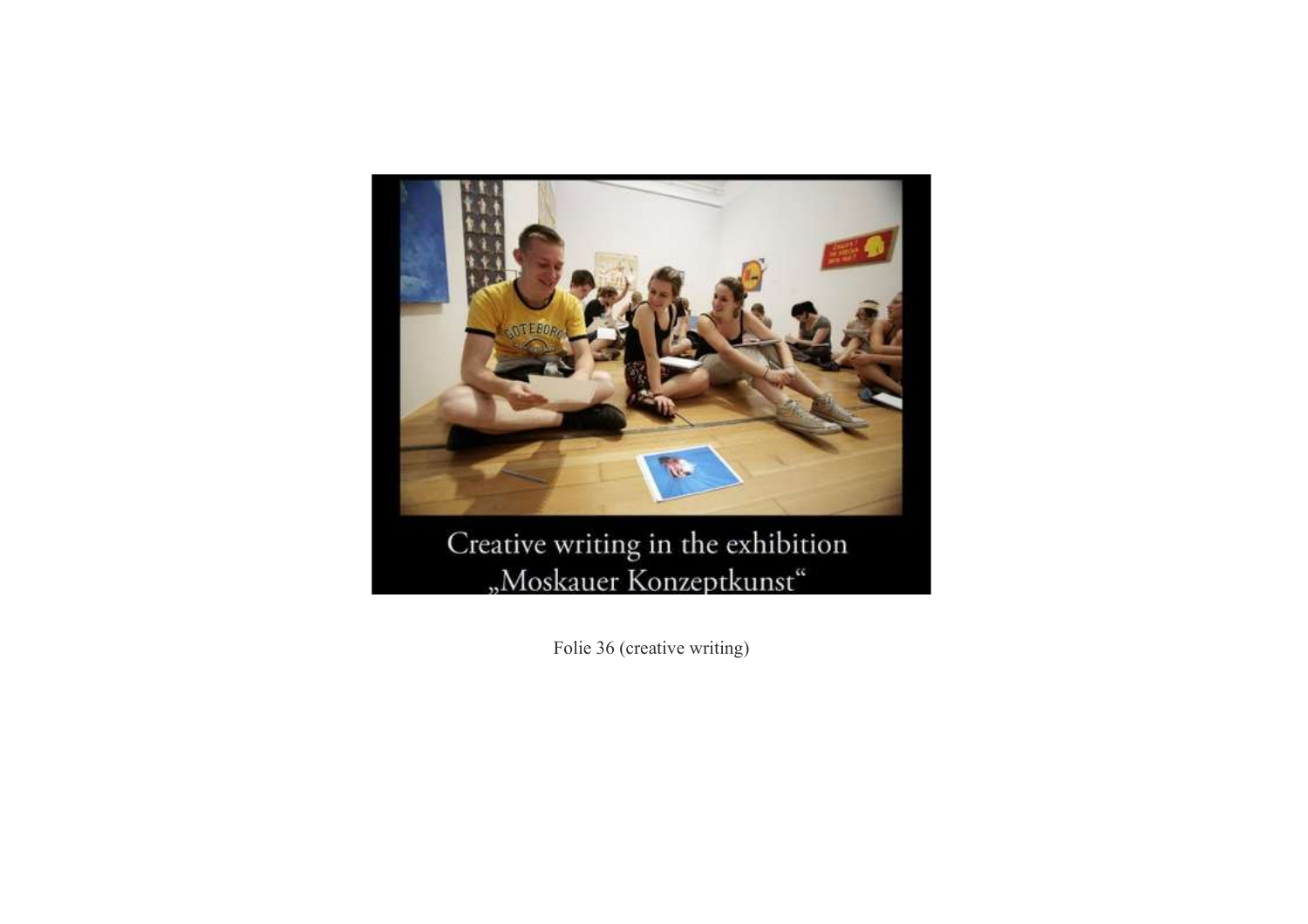

Folie 37 (playing curator)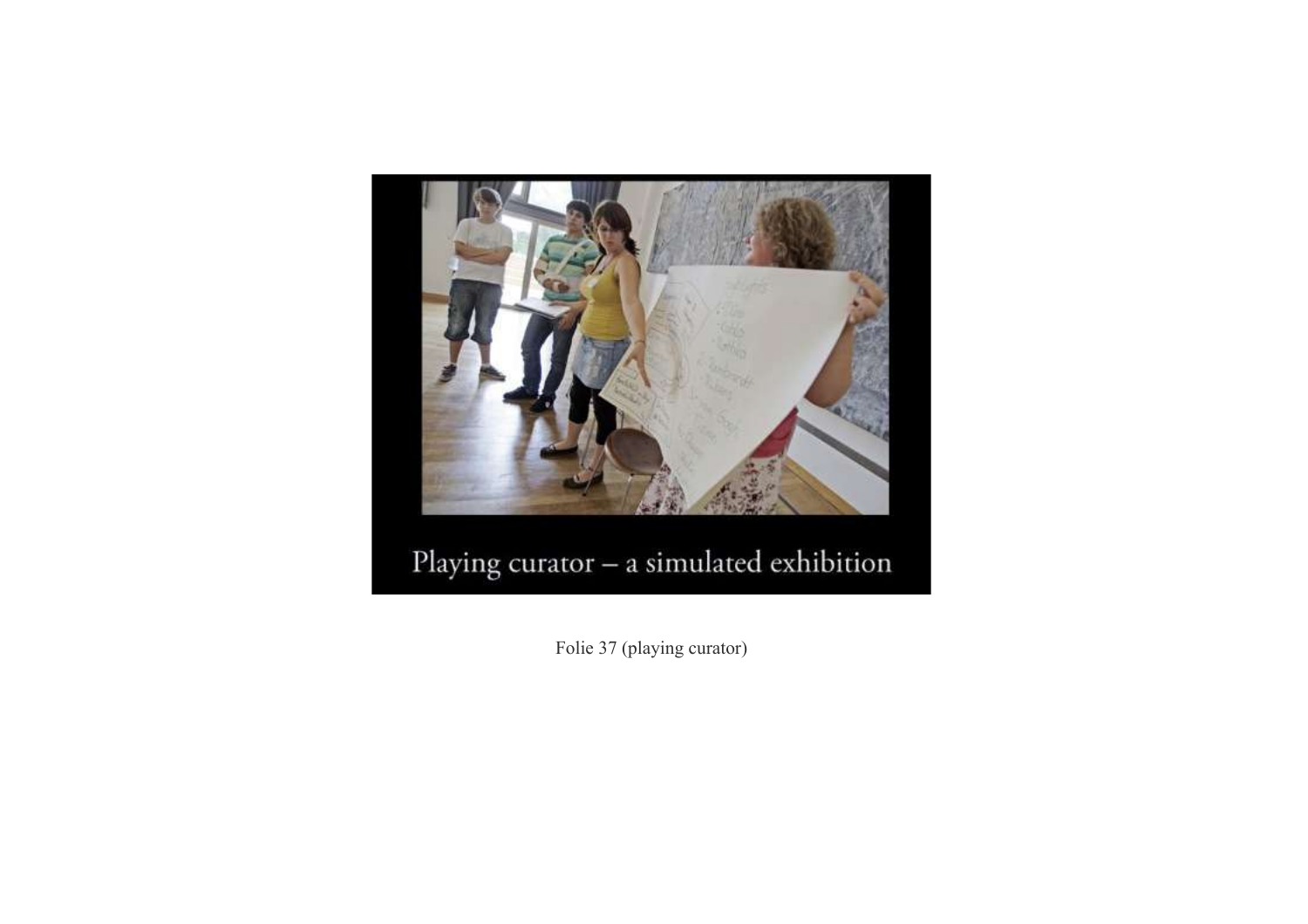

Folie 38 (theatre workshop)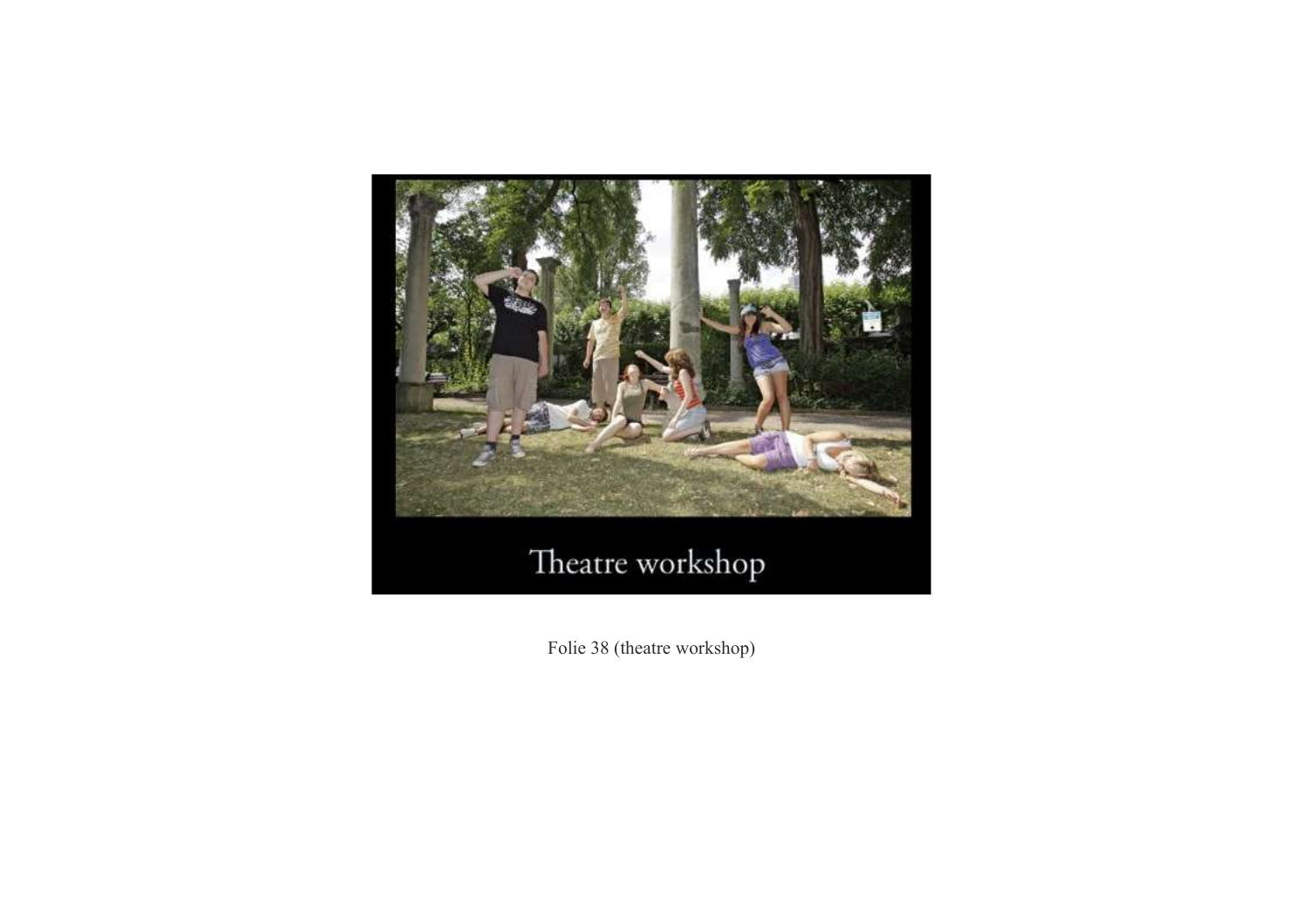

# Student discussing with participants of<br>the round table

Folie 39 (student discussing)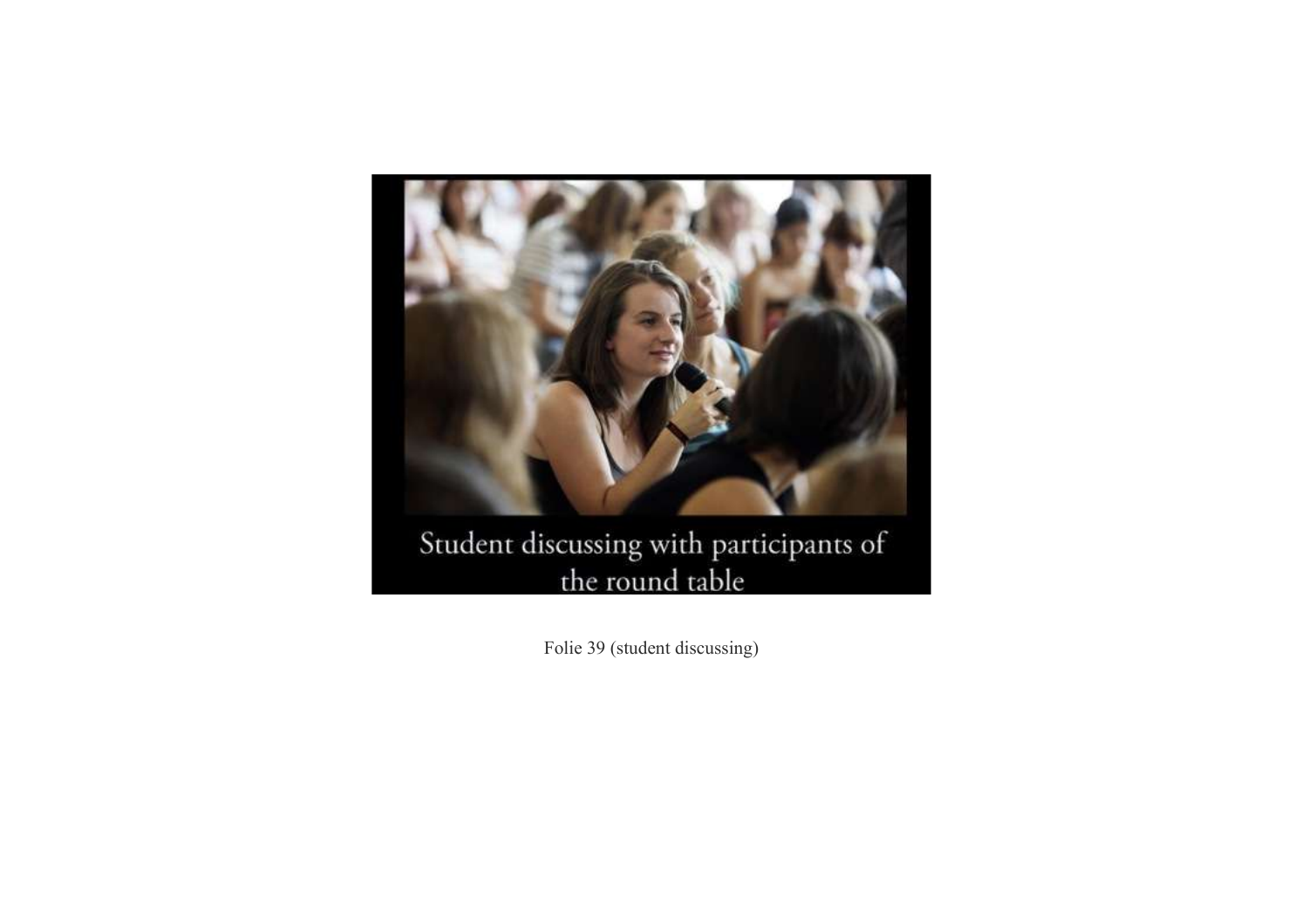

Folie 40 (students evaluating)

The initiative had great success and it will be analysed as an interesting model of approaching teenagers to a museum, where instead of being the museum itself the focus on interest (unlikely, from the teenagers' point of view), it becomes a marginal learning object at the service of an aim consisting in psychological and cognitive growth much more immediate and crucial for the teenagers – but at the same time it lays down the basis for raising again the interest for museums that can be accomplished in the adult age.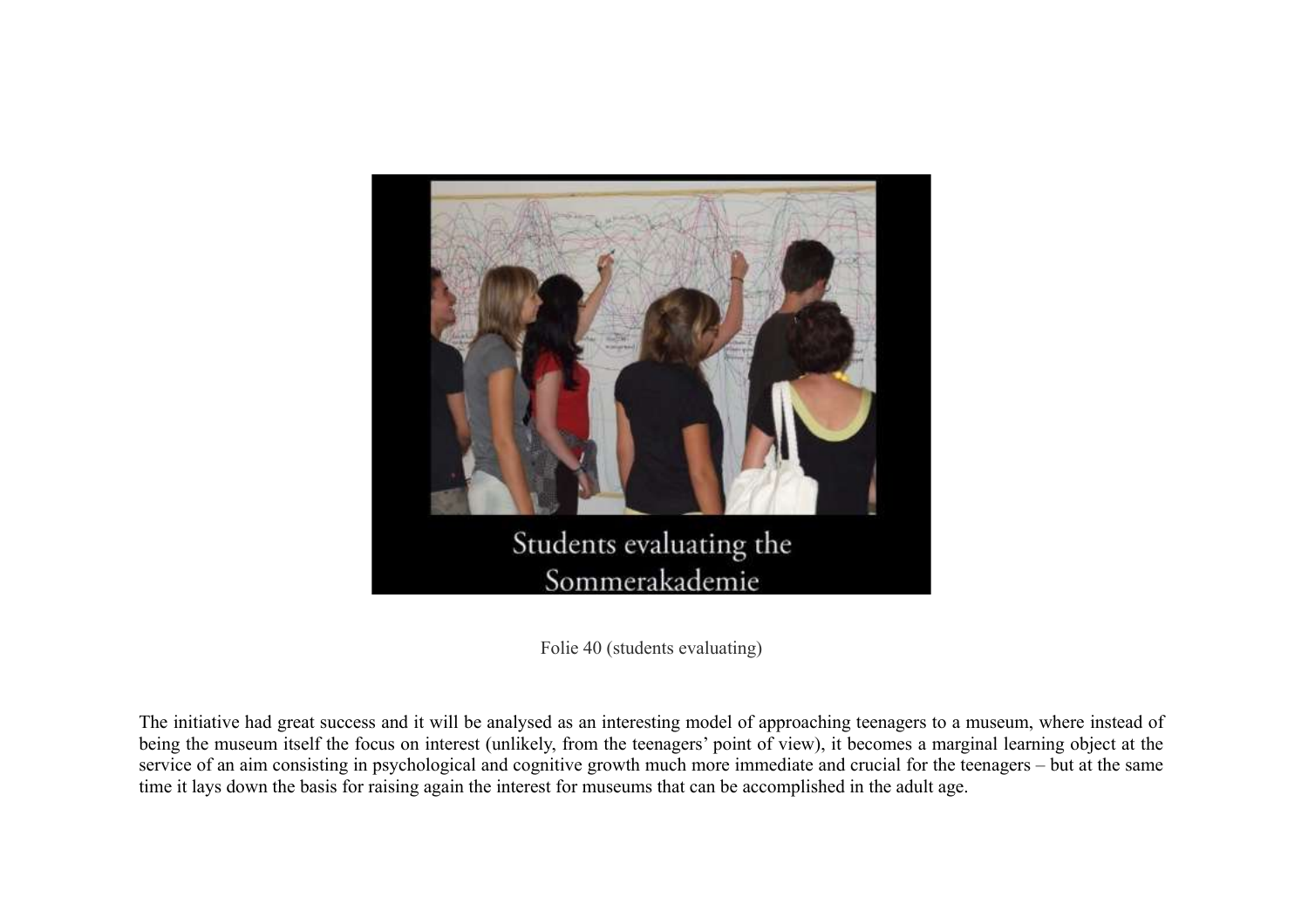### My E-Städel

Generating new young public by using their media

Folie 41 (My E-Städel)

Recently the museum developed a new tool in generating a new young public: The new Städel website.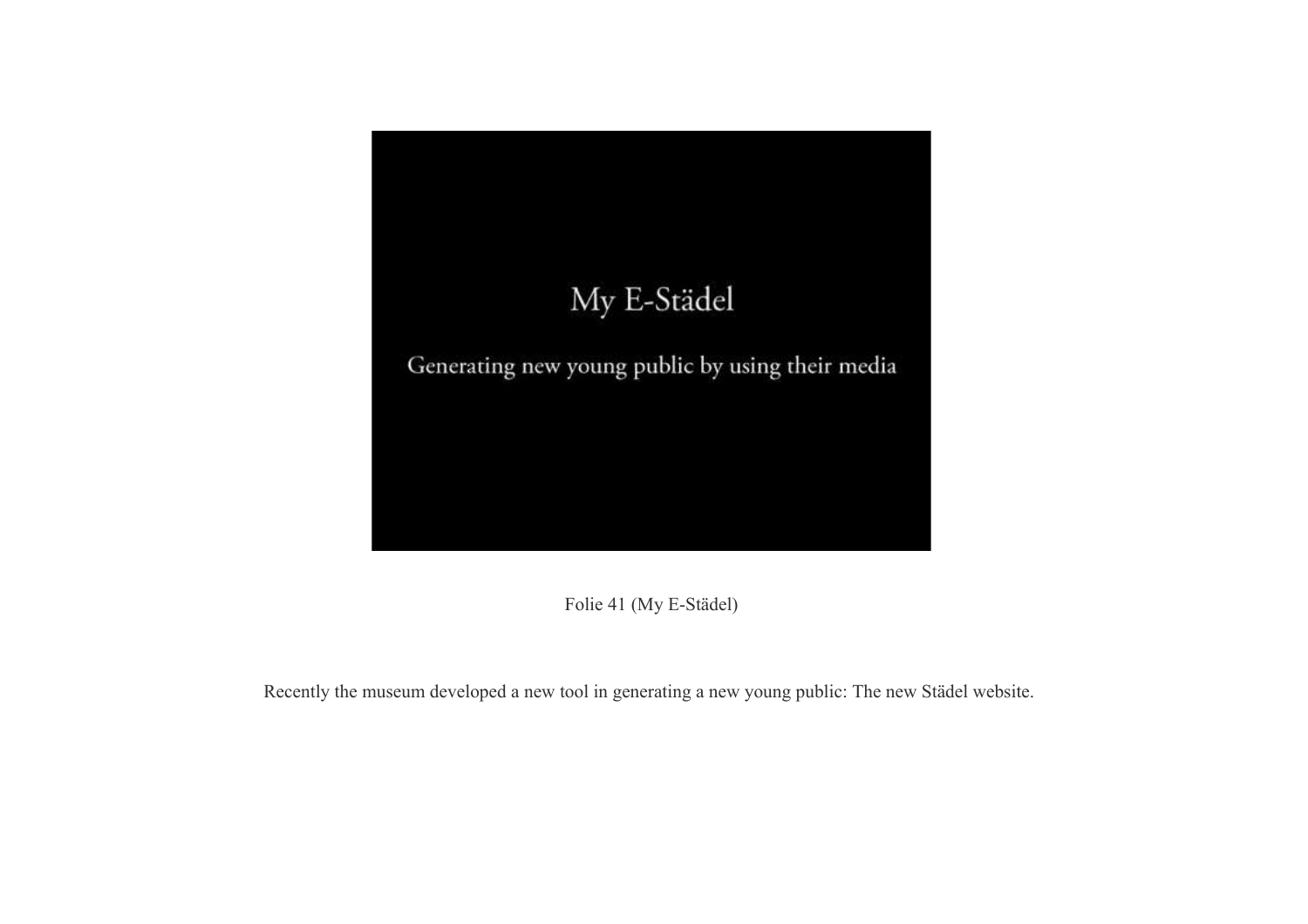

Folie 42 (the new internet platform)

Based on the conviction that if you want to reach young people you have to use their communication media, the museum created a new internet platform based on web 2.0 technologies. Far beyond being a simple information platform, the new site allows an increasingly more customised, interactive and dialogical approach with the institutions and with other visitors. Community members have the possibility to select the information chosen on the basis of one's interests, to create one's own calendar, and to share with the community of users' comments and hints. Tagclouds, social bookmarks, artist's biographies and other features help to bring the museum's content really in contact with the public outside.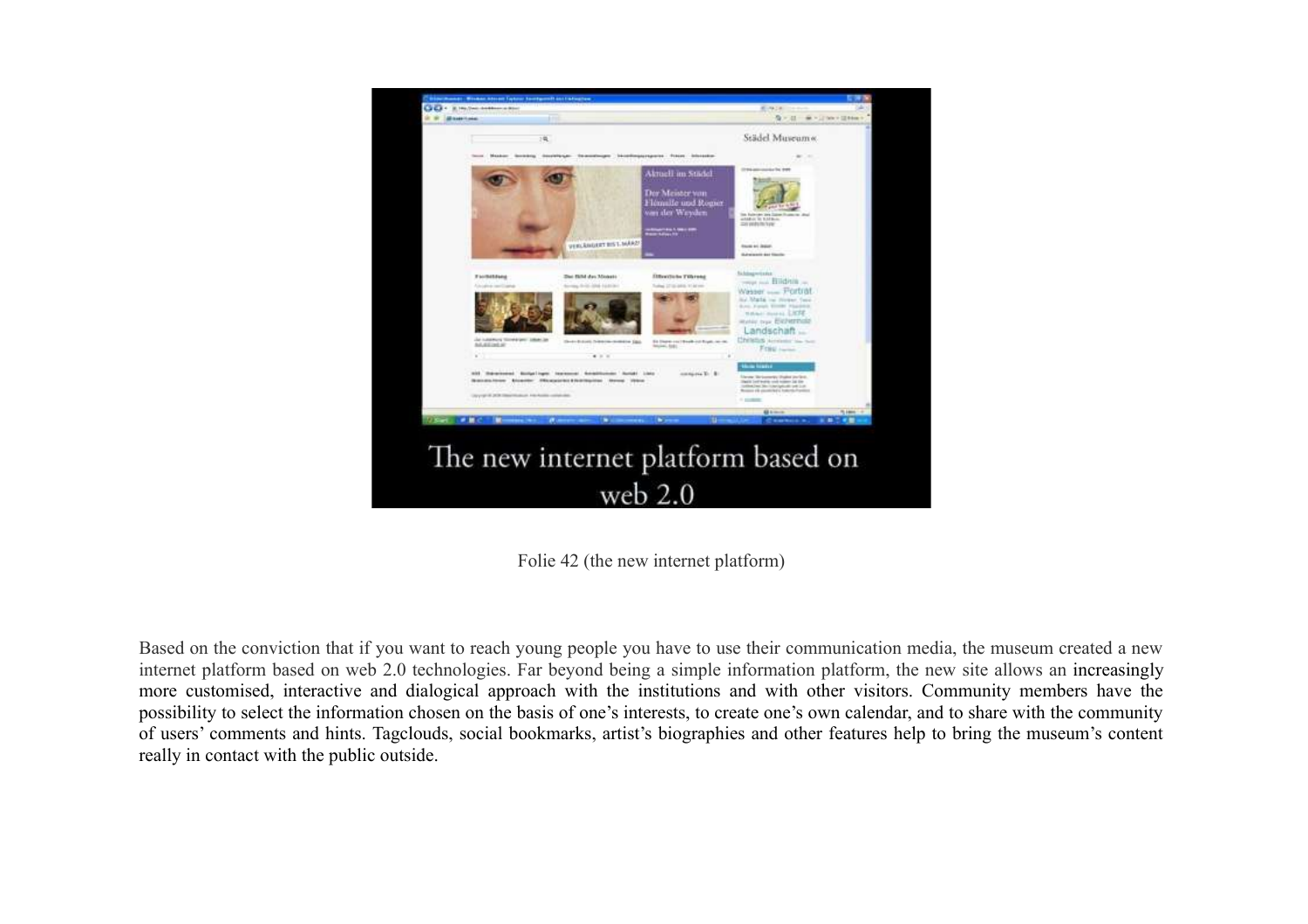

#### Folie 43 (Art stories)

Short video streams showing a young communicator presenting one of the collection's artworks invite especially young people to develop their interests towards art and the museum.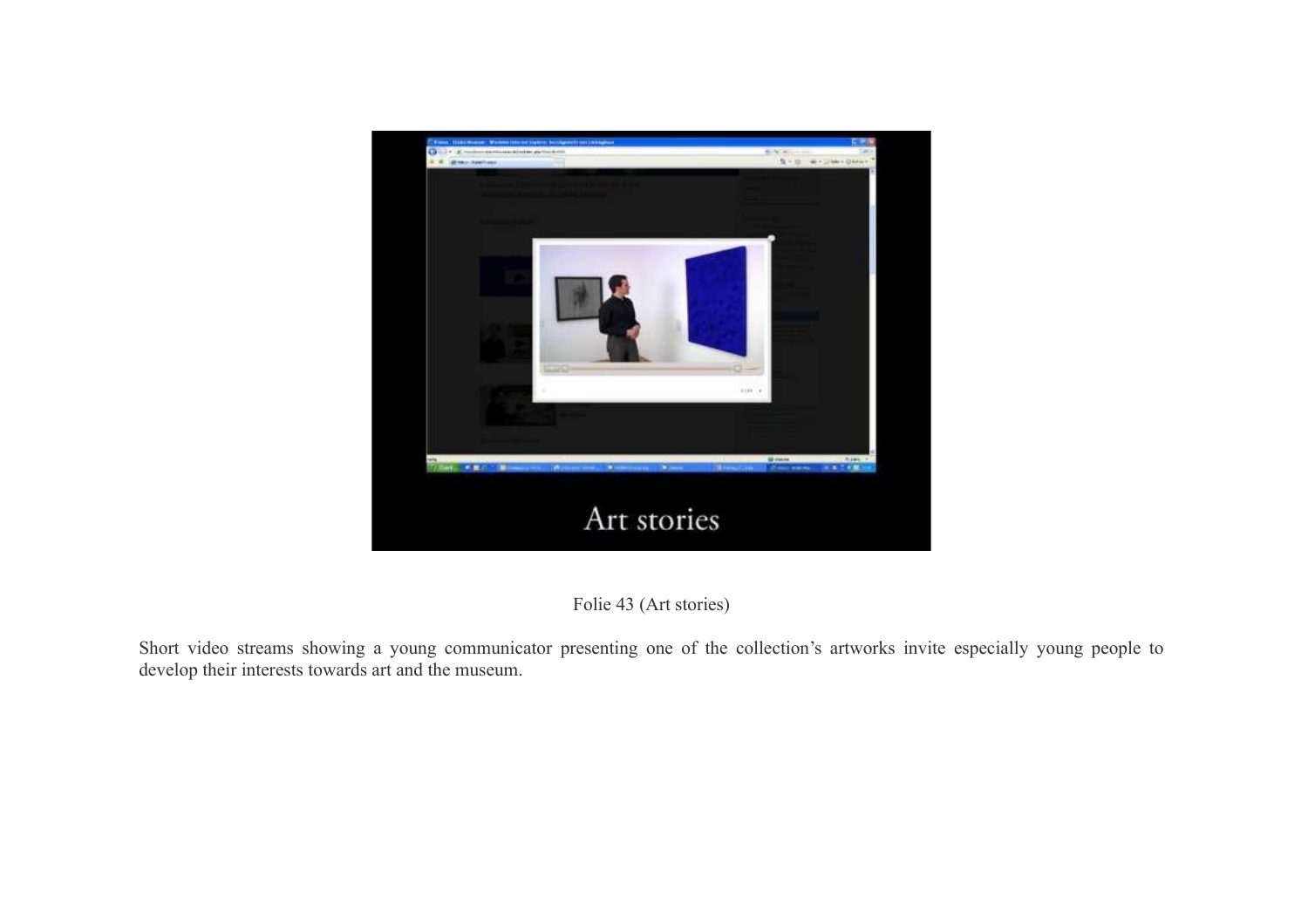

Folie 44 (private gallery)

Community members can build their own gallery by using the picture data bank. This approach helps to get people much more involved and increases the feeling that they really participate.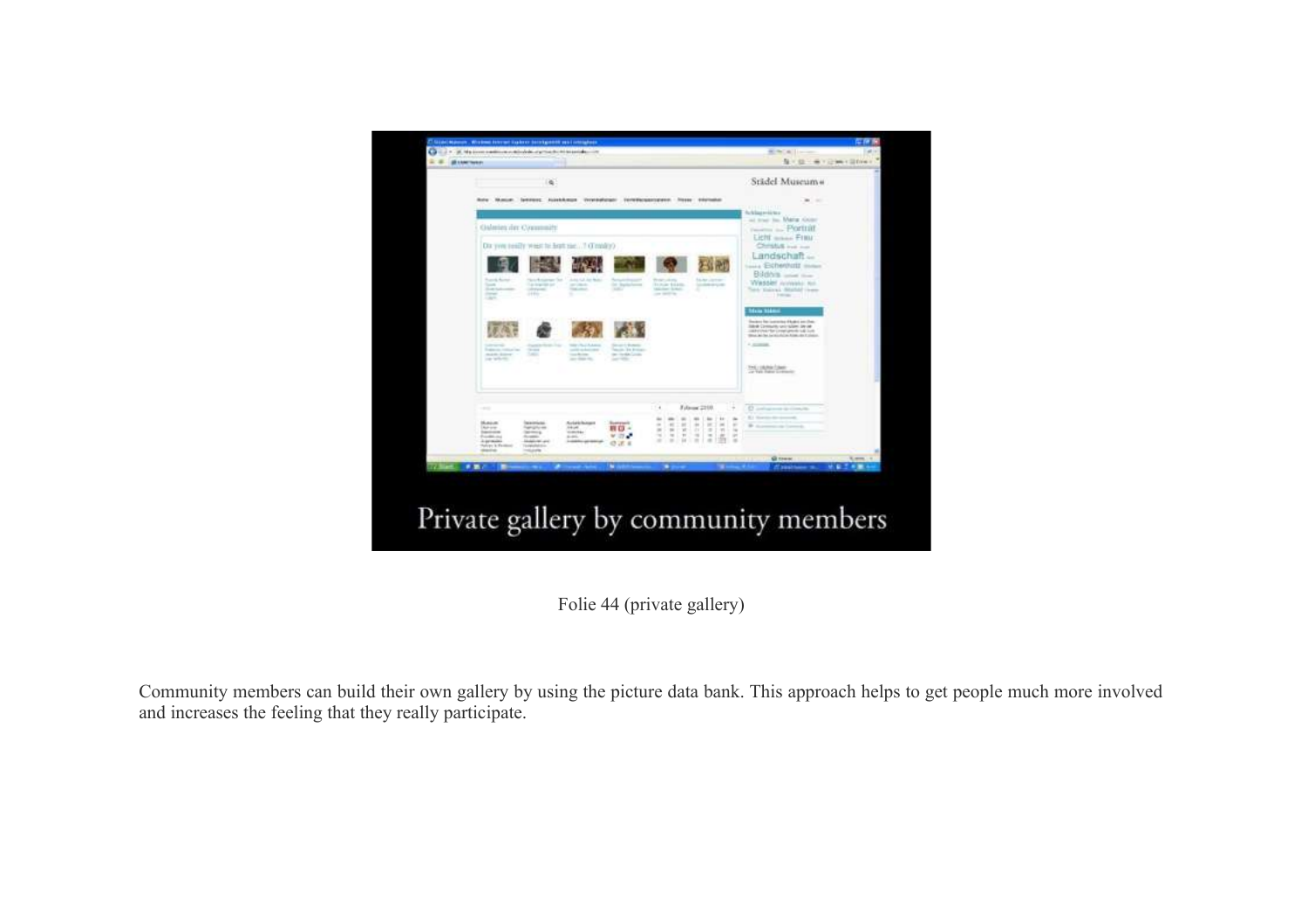

Folie 45 (E-learning)

In the following years the new internet platform will be enlarged towards E-learning services. By this means every research produced in the museum will be accessible to an international public. Special e-learning methods established in collaboration with the Frankfurt Universtity allow interested users even to obtain certificates in history of Art